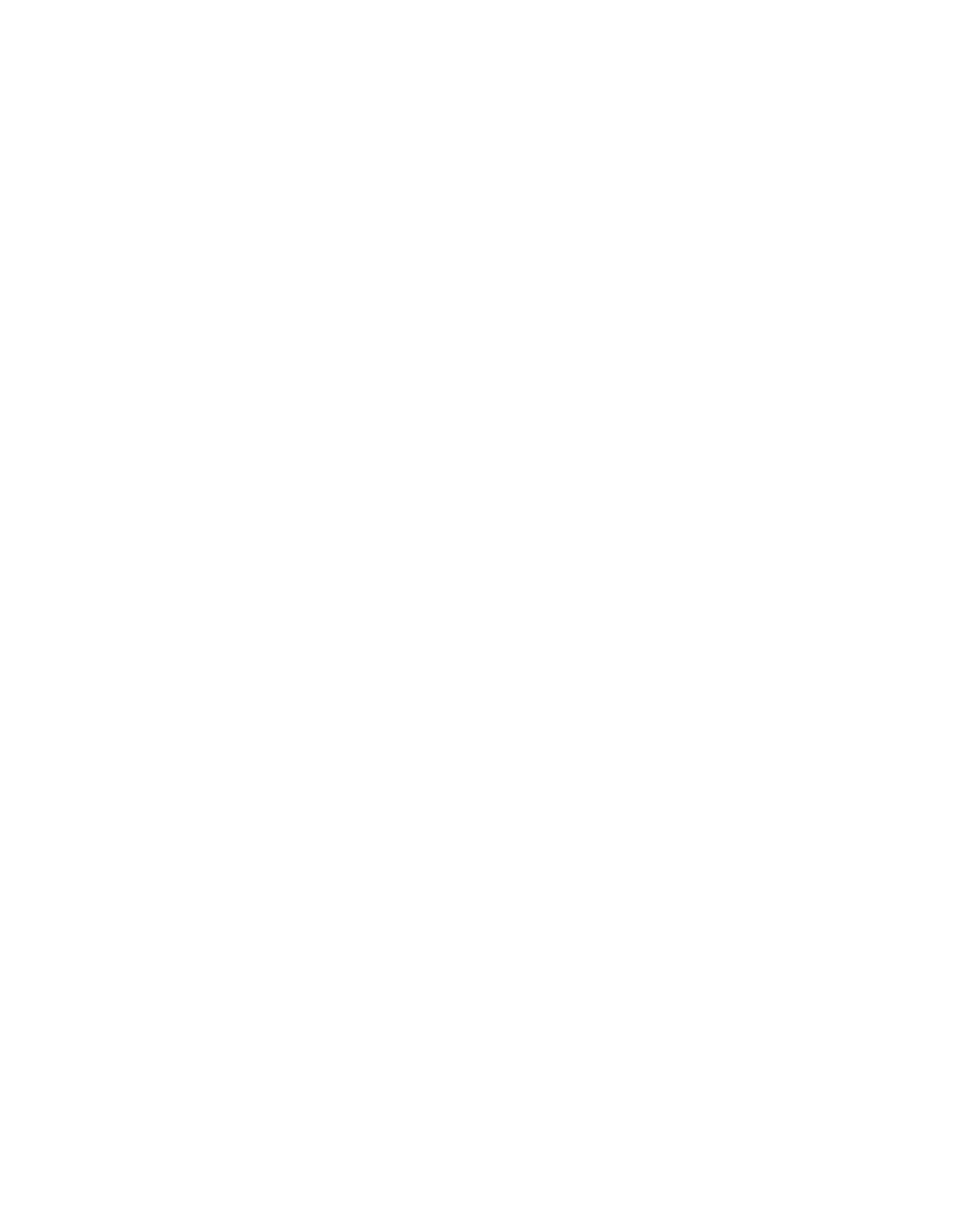# **TABLE OF CONTENTS**

|                |                                                                                        | Page                    |
|----------------|----------------------------------------------------------------------------------------|-------------------------|
| $\mathbf{1}$ . | Introduction                                                                           |                         |
|                | Countywide Planning Policies - A Policy Framework for<br><b>Comprehensive Planning</b> | 1                       |
|                | Policy Development                                                                     | $\mathbf{1}$            |
|                | Guiding Principles - Coordination and Cooperation                                      | $\overline{\mathbf{3}}$ |
|                | Roles and Responsibilities                                                             | $\overline{4}$          |
|                | 2. Yakima Countywide Planning Policy                                                   |                         |
|                | <b>Urban Growth Areas</b><br>A.                                                        | 4                       |
|                | <b>B.</b><br>Contiguous and Orderly Development                                        | 9                       |
|                | $\mathbf{C}$ .<br><b>Siting Public Facilities</b>                                      | 11                      |
|                | <b>County-Wide Transportation Facilities</b><br>D.                                     | 13                      |
|                | E.<br><b>Affordable Housing</b>                                                        | 15                      |
|                | Joint Planning<br>$F_{\cdot}$                                                          | 17                      |
|                | <b>Economic Development</b><br>G.                                                      | 19                      |
|                | <b>Fiscal Impact Analysis</b><br>Η.                                                    | 21                      |
|                | I.<br>Coordination with Special Purpose Districts, Adjacent                            | 23                      |
|                | Counties and State, Tribal and Federal Governments                                     |                         |
|                | 3. Appendices                                                                          |                         |
|                | Planning Goals of the Growth Management Act                                            | $A-1$                   |
|                | Glossary of Terms                                                                      | A-3                     |
|                | County-wide Planning Policy Committee Membership                                       | $A-5$                   |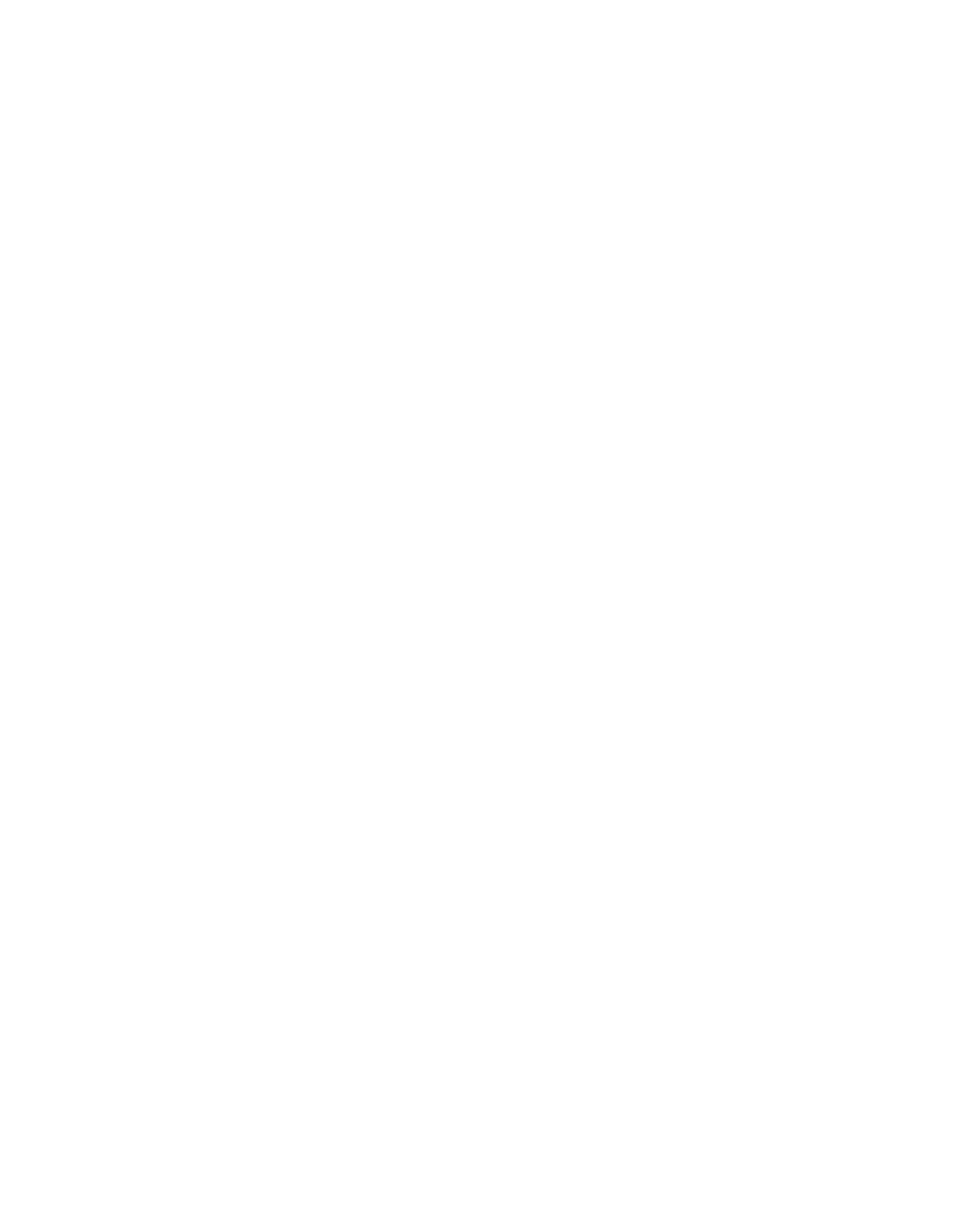## **INTRODUCTION**

#### **Countywide Planning Policies - A Policy Framework For Comprehensive Planning**

The passage of the Growth Management Act (GMA) (ESHB 2929) by the Washington State Legislature in 1990 fundamentally changed the way comprehensive land use planning is carried out in the state. The GMA requires that cities and counties update their comprehensive land use plans consistent with statewide goals and minimum requirements as established by the statute, and coordinate their planning efforts with each other.

To assure that this principle is carried out, the 1991 Legislature passed companion legislation (ReESHB 1025) requiring counties and cities to coordinate the independent development of local comprehensive plans through a set of mutually developed county-wide planning policies. These written policy statements are to address eight subject areas:

- $\blacktriangleright$ The designation of urban growth areas;
- ¾Promotion of contiguous and orderly development and provision of urban services to such development;
- $\triangleright$ The siting of public capital facilities of a countywide or statewide nature;
- ¾Countywide transportation facilities and strategies;
- $\blacktriangleright$ The need for affordable housing for all segments of the population;
- ¾Joint city and county planning within urban growth areas;
- ¾County-wide economic development and employment; and
- ¾Analysis of fiscal impact.

Optional subject areas may also be addressed. The *Yakima County-wide Planning Policy* also contains a section on:

¾Coordination with special purpose districts, adjacent counties and state, tribal and federal governments.

#### **Policy Development**

#### 1993 Plan

In 1991, hundreds of local citizens took part in *Vision Yakima 2010/Focus 2010*, two separate but similar visioning projects to develop a *preferred* future for the Yakima Valley based on the community's beliefs and values. In the Upper Valley, issue committees were formed in the areas of: Economic Development, Education & Employment Training, Environment, Growth Planning, Health Care, Housing, Humanity & Family, Quality of Life and Rural & Agriculture. In the Lower Valley, six issue topics were addressed: Urban Growth & Land Use, Government Services & Facilities, Housing, Transportation, Economic Development & Employment, and Environment & Resource Protection. Committees met separately over several months and submitted reports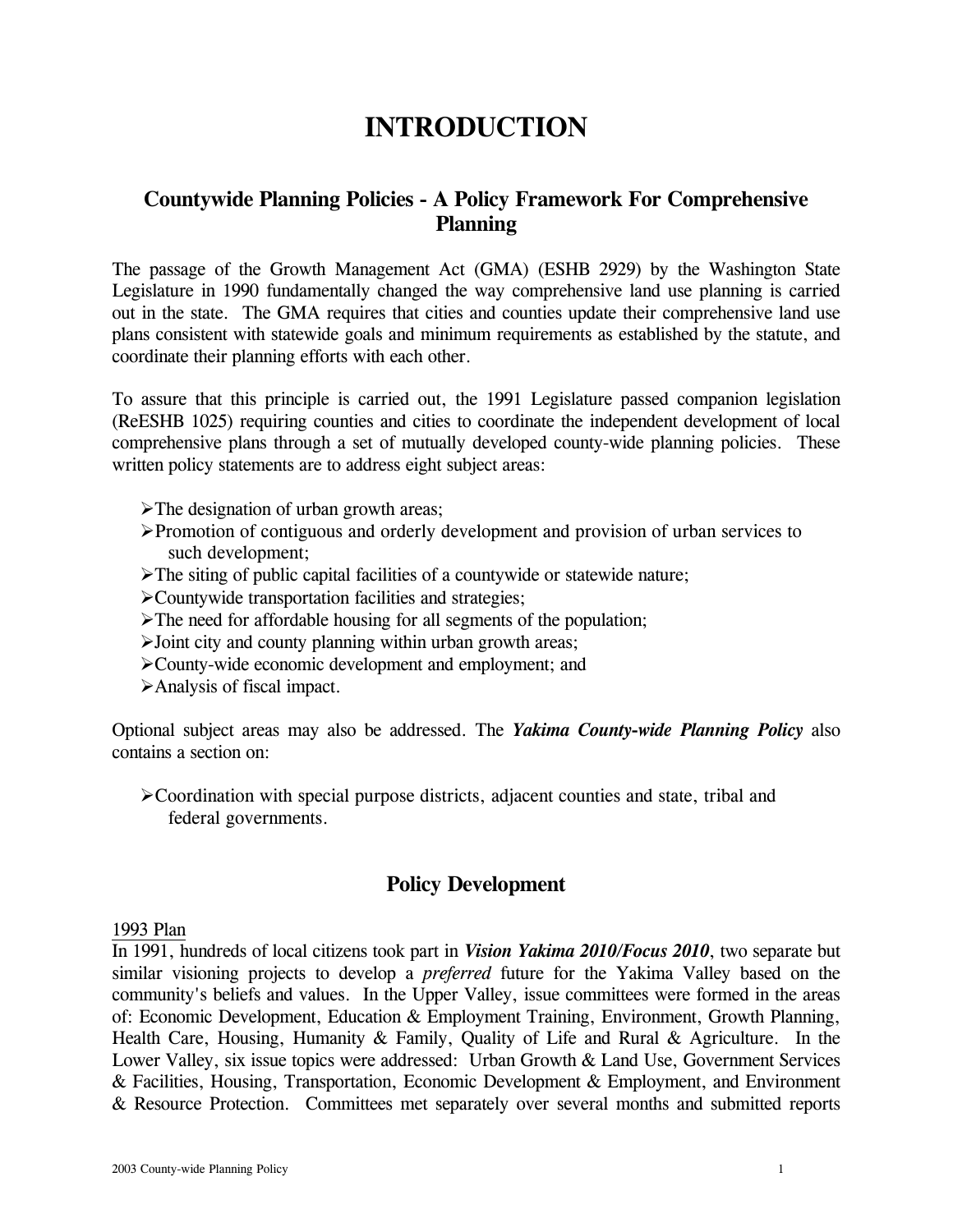that were edited only for style and format. Though each committee had a different assignment, there were dramatic similarities in the beliefs and values that drove their recommendations. Public forums were held to present the citizen reports. In recognition of this citizen-based effort, the Board of Yakima County Commissioners and city councils of the six upper valley communities approved the Upper Valley *Vision Yakima 2010* report as a foundation for more detailed comprehensive plans and implementation programs.

Much of the visioning effort bears direct relationship to the policy areas covered in this *County*wide Planning Policy. Accordingly, each policy section is headed by selected quotations from the visioning reports that relate to the particular policy area. In addition, a summary of applicable statewide planning goals and a discussion of the general philosophy underlying the development of each Countywide planning policy is provided.

A County-wide Planning Policy Committee of elected officials and staff from Yakima County, each of the cities and towns and the Yakama Nation was formed to oversee development of the planning policies. An initial draft was reviewed by the Committee in the fall of 1992. A second draft with Committee changes was circulated to agencies and organizations charged with implementing the community vision. A third draft was reviewed by city council and planning commission members. Additional changes were made, resulting in a public hearing draft. Hearings were held and further minor changes were recommended by the County-wide Planning Policy Committee. After approval by a majority of cities and towns, the Board of Yakima County Commissioners adopted the *County-wide Planning Policy* as required by the GMA.

#### The 2002-03 Update to the County-wide Planning Policy

The 1993 County-wide Planning Policy was updated during 2002-03. The entire policy document was reviewed. This review responded to state mandates that jurisdictions update their comprehensive plans every five years. That review cycle was later amended by the state to every seven years. The Vision For a Better Tomorrow, an upper Valley visioning effort, building from the previous vision effort, also provided a contest for CWPP review.

Following review and discussion, amendments were made to Section A to address urban growth area issues and Section C, to accommodate the siting of secure community transition facilities. In addition, language throughout the document was updated to change Yakima Indian Nation to Yakama Nation.

The *County-wide Planning Policy* represents a composite framework, not a series of individual stand-alone concepts. Ideas represented here are intended to balance each other to create an overall direction for development of individual comprehensive plans. These policies establish the foundation for determining consistency of individual plans with each other and with the tenets of the Growth Management Act and will, like the planning documents they are intended to guide, evolve over time.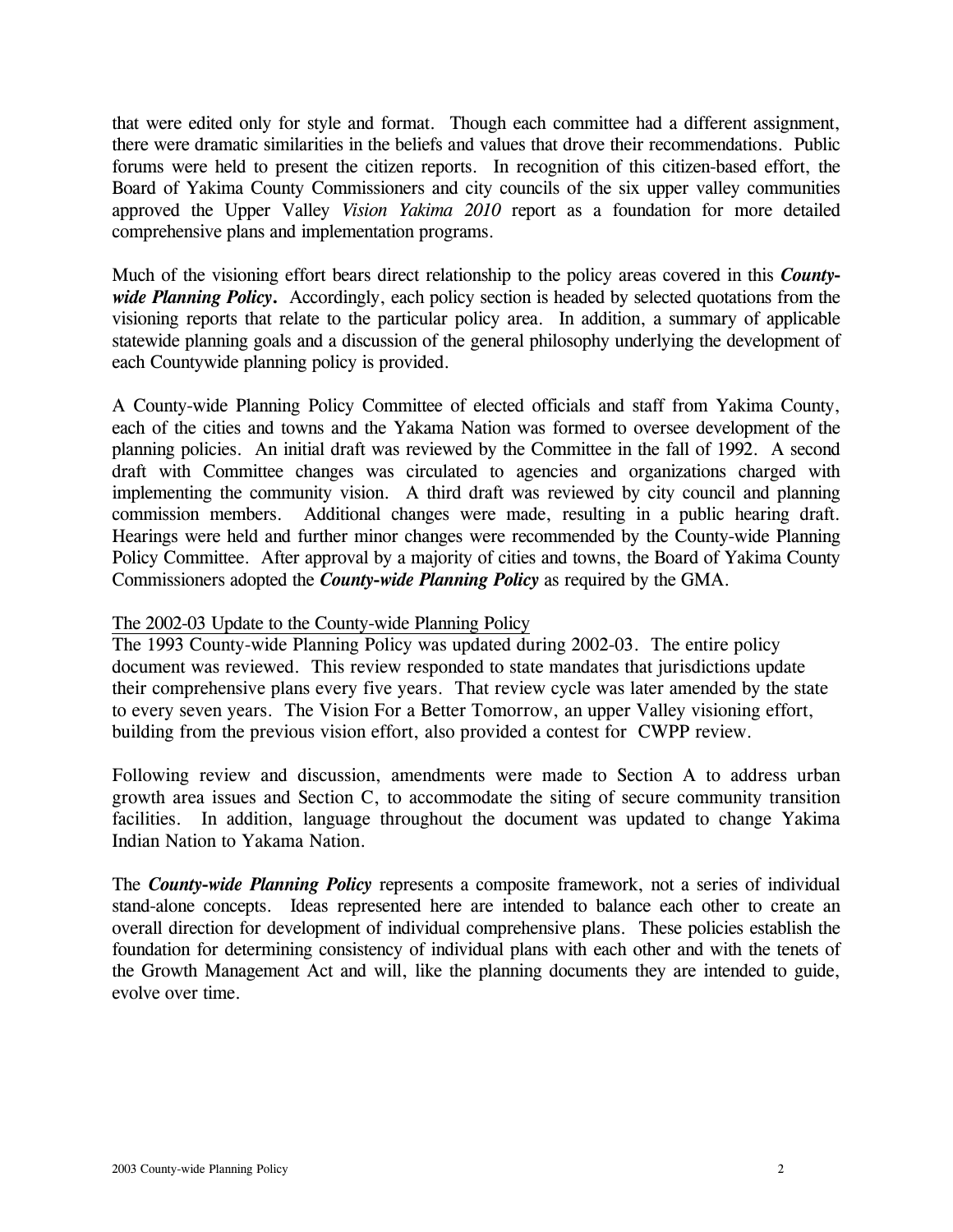#### **Guiding Principles - Coordination and Cooperation**

The GMA is founded on the principle that it is in the best interest of the citizens of the State to foster coordination and cooperation among units of local and state governments. Cities and counties must engage in a collaborative planning process under the requirements of the Act. Specifically, the Act states that *"The Legislature finds that uncoordinated and unplanned growth ... pose a threat to the environment, sustainable economic development, and the health, safety, and high quality of life enjoyed by residents of the State. It is in the public interest that citizens, communities, local governments, and the private sector cooperate and coordinate with one another in comprehensive land use planning"*.

The Legislature established "growth planning hearing boards" to which the state, a county, a city or a person with standing may request a review of whether a city or county has failed to timely adopt a county-wide planning policy, comprehensive plan, or development regulation or whether the county-wide planning policy, comprehensive plan, or development regulation is in compliance with the Act. Therefore, state government involvement in the local planning process will result if cities and the county do not achieve consensus. In order to avoid state involvement in the development of local land use plans, the following principle is declared:

 A. Local governments within Yakima County do hereby agree to strive toward the principle that all local planning differences should be discussed and settled locally. Appeals or requests for review shall be referred to the Eastern Washington Growth Planning Hearings Board only when the local resolution process has been exhausted.

The planning process should flow smoothly and logically beginning with the manner in which data is collected to the way in which land use plans and development regulations are crafted. The County and cities are utilizing a planning technical committee to develop consistent methods of data collection, land use plan formatting, and development regulations. Common format and consistent definitions will reduce complexity and better enable communication and understanding between citizens and elected and appointed officials. To this end, the following principle is declared:

 B. In order to enhance coordinated planning, Yakima County and the cities agree to develop a common system for data collection and analysis and consistent terms for comprehensive land use categories. *[Note: It is recognized that the planning process required by the GMA is presently underway in all Yakima County jurisdictions and that full implementation of this policy may not occur until after initial comprehensive plans are adopted.]*

It should be recognized that the countywide planning policy is a new process in Yakima County. At no other time has a similar document been prepared, adopted and implemented. Without a history to evaluate the impact and utility of this document, the policy should be dynamic and periodically monitored for applicability and effectiveness.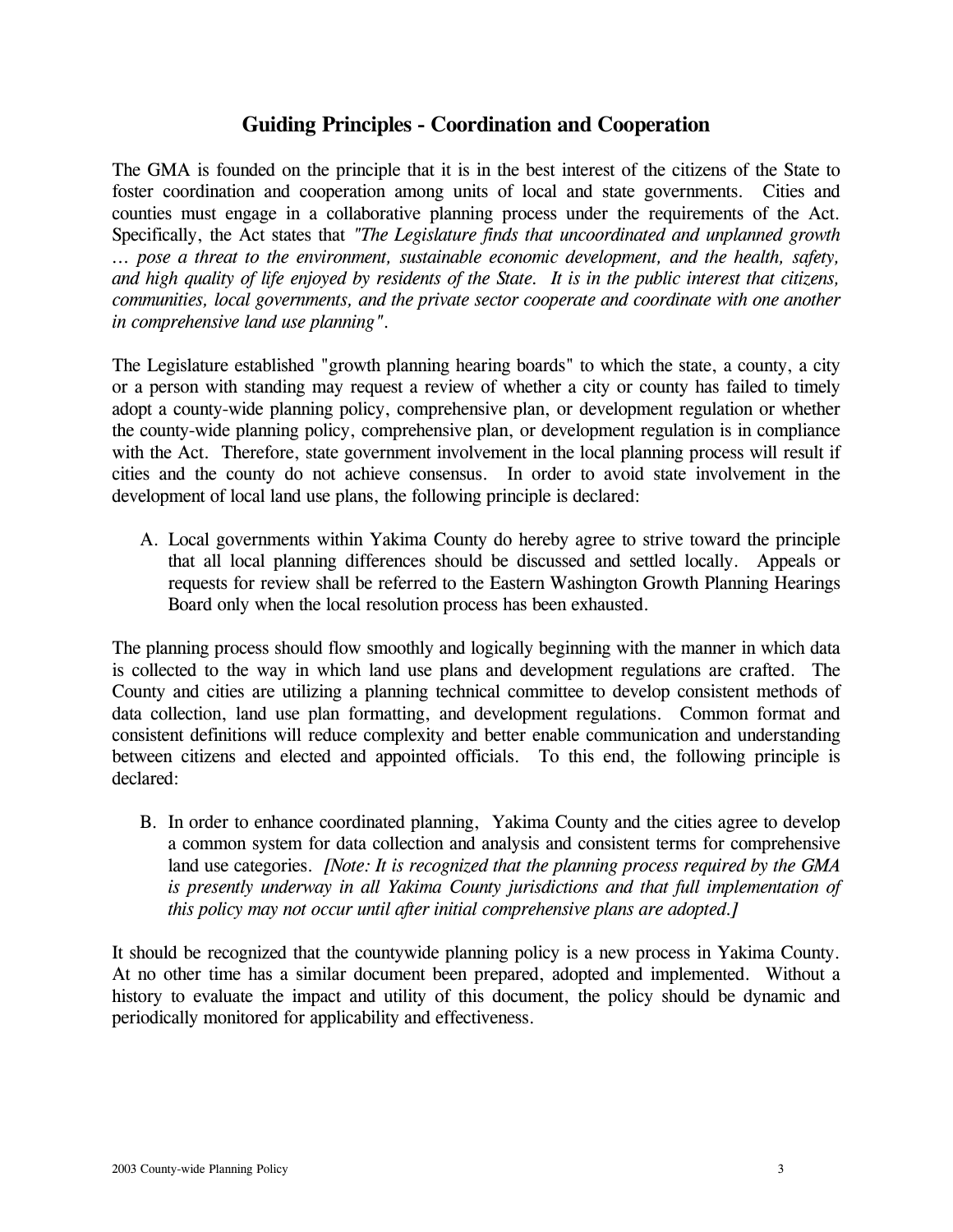#### **The Growth Planning Roles and Responsibilities of Yakima County, the Cities and the Yakima Valley Conference of Governments**

Yakima County, the cities and the Yakima Valley Conference of Governments are all involved in planning activities related to their statutory authority and responsibility. The following further clarifies the role and land use planning authority of each type of governmental unit.

*Yakima County* is the regional government within the county boundaries providing various services within unincorporated and incorporated areas. Yakima County will:

- Be responsible for the development, adoption and implementation of comprehensive plans and development regulations and the processing of land use permits within the unincorporated portions of the County.
- Develop and maintain informational databases to support the regional geographic information system.
- Perform responsibilities as identified in the most recent GMA regional strategy.
- Enter into separate urban growth management agreements with each city to address joint issues identified in the countywide planning policy and other matters agreed to be of mutual interest.
- Define and implement procedures that assure opportunities for early and continuous public involvement throughout short and long range planning projects.
- Coordinate with other agencies as appropriate in multi-jurisdictional planning activities.

*Cities* within Yakima County provide a variety of services primarily to residents within their respective municipal boundaries. Cities will:

- Provide urban governmental services as identified in the GMA (Chapter 36.70A RCW) and adopted urban growth management agreements.
- Be responsible for the development, adoption and implementation of comprehensive plans and development regulations and the processing of land use permits within the incorporated city and within unincorporated portions of urban growth areas as may be agreed upon through interlocal agreements.
- Within their capabilities, develop and maintain informational databases to support the regional geographic information system.
- Perform responsibilities identified in the most recent GMA regional strategy.
- Enter into separate interlocal agreements with Yakima County to address joint issues identified in the countywide planning policy and other matters agreed to be of mutual interest.
- Define and implement procedures that assure opportunities for early and continuous public involvement throughout short and long range planning projects.
- Coordinate with other agencies as appropriate in multi-jurisdictional planning activities.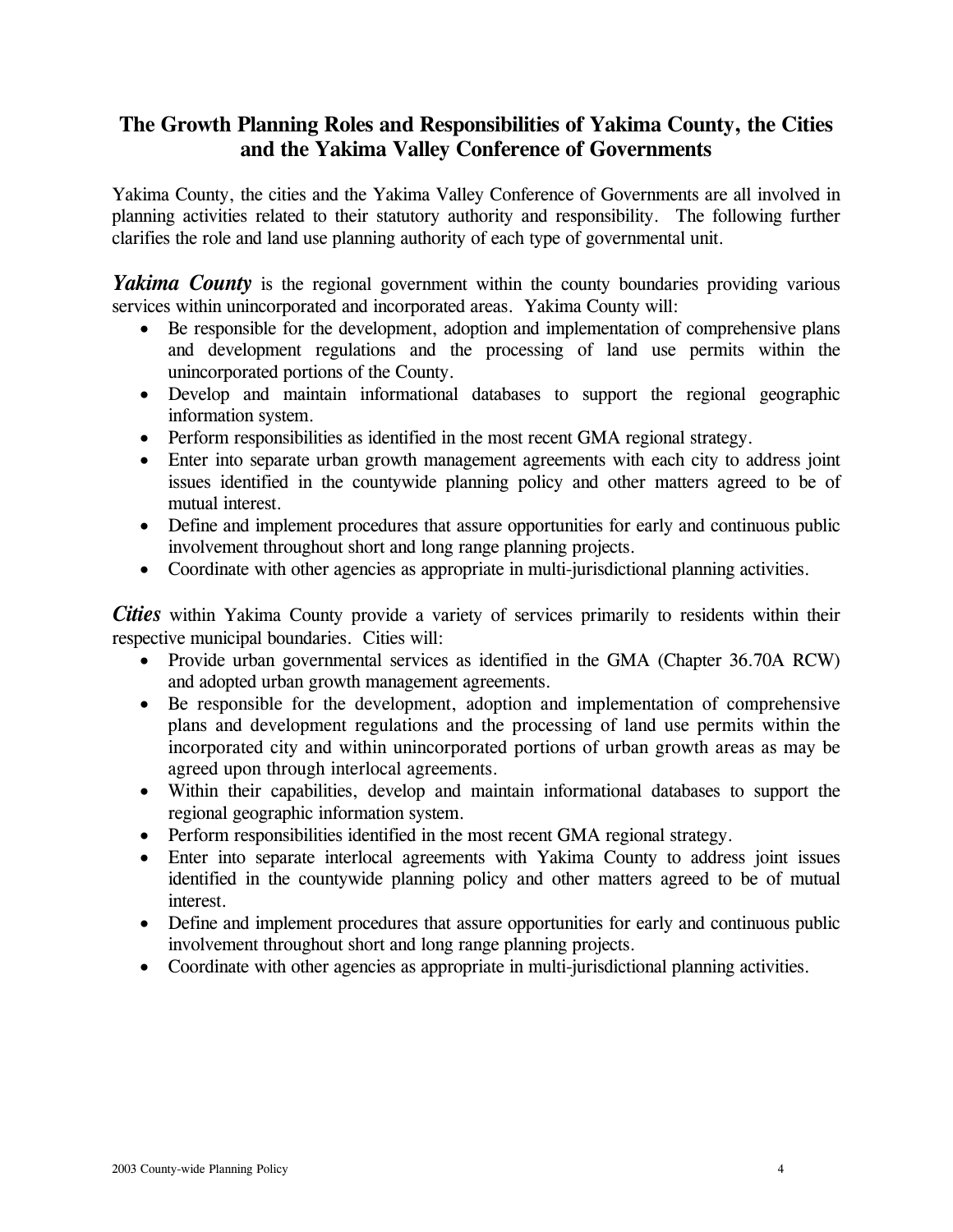*The Yakima Valley Conference of Governments* was established by interlocal agreement to assure coordination, consensus, consistency and compliance over issues of common concern to its membership. The Yakima Valley Conference of Governments will:

- Serve as the Regional Transportation Planning Organization (RTPO) for the region.
- Perform responsibilities as identified in the most recent GMA regional strategy.
- Develop and maintain informational databases to support the regional geographic information system.
- Define and implement procedures that assure opportunities for early and continuous public involvement through short and long range planning projects.
- Coordinate with other agencies as appropriate in multi-jurisdictional planning activities.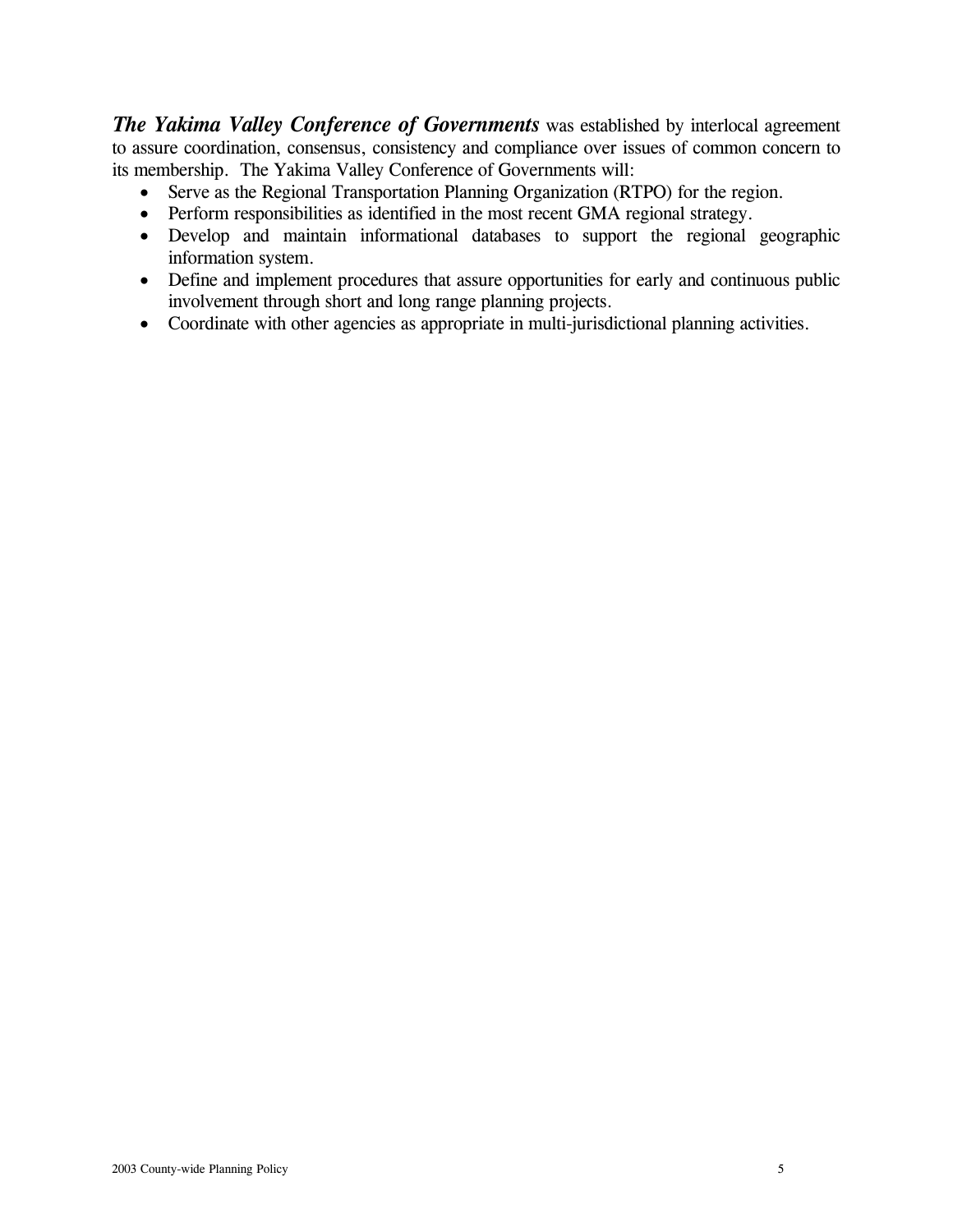# **YAKIMA COUNTYWIDE PLANNING POLICY**

#### **A. URBAN GROWTH AREAS**

*"We need to [e]ncourage the increased centralization and density of growth to mitigate the effects of unplanned, undefined growth in the regional area."*(U.V. Vision, p.37).

*"Designated urban growth areas (UGAs) will clearly define where urban level development ought to occur as distinguished from rural level development or no development at all."* (L.V. Vision, p. 7).

#### **A.1. STATEWIDE URBAN GROWTH AREA GOAL**

The basic premise for designating urban growth areas is to encourage the location of urban density residential, commercial and industrial developments in areas where services can be most economically provided. The benefits of directing growth to designated urban areas include:

- *\* Higher density residential development within walking distance of jobs, transit, schools, and parks.*
- *\* Limiting urban expansion into rural, agricultural and forested areas.*
- *\* Promotion of in-fill or redevelopment of existing urban areas.*
- *\* Preservation of open space, critical areas and lands designated for resource protection.*
- *\* Accommodation of employment growth in a concentrated pattern.*
- *\* More economical provision and maintenance of streets, sewers and water lines and other public facilities.*
- *\* Promotion of attractive residential neighborhoods and commercial districts which provide a sense of community.*

The GMA states that *"Urban growth should be located first in areas already characterized by urban growth that have existing public facility and service capacity to serve such development, and second in areas already characterized by urban growth that will be served by a combination of both existing public facilities and services and any additional needed public facilities and services that are provided by either public or private sources. Further, it is appropriate that urban government services be provided by cities, and urban government services should not be provided in rural areas."* [RCW 36.70A.110(3)]

#### **A.2. COUNTYWIDE URBAN GROWTH AREA POLICY DEVELOPMENT**

Designating urban growth areas alone will not assure that development follows a desired growth pattern. The potential remains for leapfrogging and scattered development patterns within a designated UGA unless policies are developed to guide decisions regarding the location and timing of development.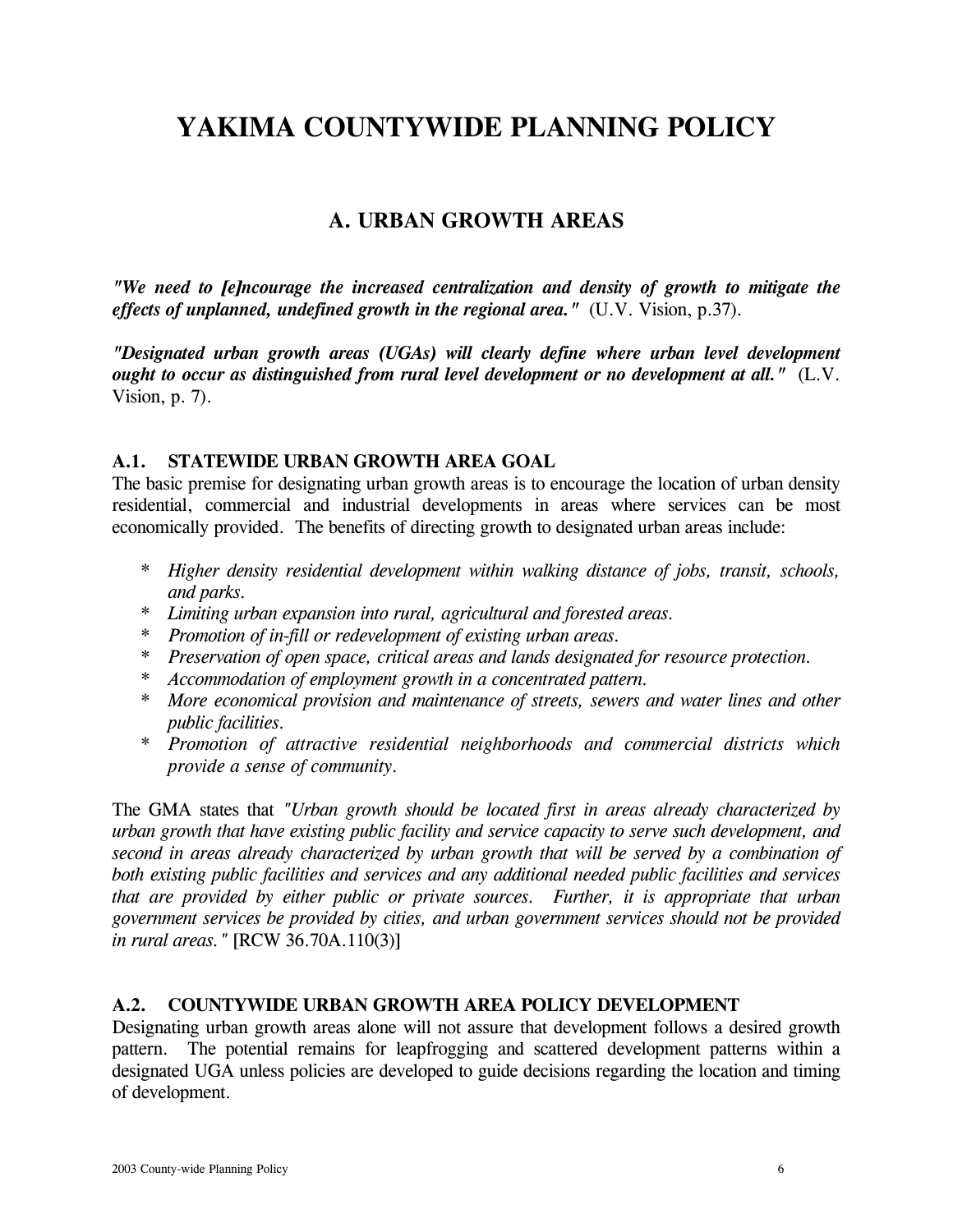The policies in this section are concerned with encouraging growth in UGAs and discouraging urban growth outside of these areas. Also, development within UGAs should occur in a logical fashion outward from the edge of developed land in conjunction with service and infrastructure provision.

#### **A.3. URBAN GROWTH AREA POLICY STATEMENTS**

#### **The following countywide policies are related to the process and criteria for establishing and amending urban growth areas in Yakima County:**

- A.3.1. Areas designated for urban growth should be determined by preferred development patterns and the capacity and willingness of the community to provide urban governmental services.
- A.3.2. All cities and towns will be within a designated urban growth area. Urban growth areas may include areas not contained within an incorporated city. [RCW 36.70A.110]
- A.3.3. All urban growth areas will be reflected in County and respective city comprehensive plans.
- A.3.4. Urban growth will occur within urban growth areas only and not be permitted outside of an adopted urban growth area except for new fully contained communities. [RCW 36.70A.350]
- A.3.5. The baseline for twenty-year Countywide population forecasts shall be the official decennial Growth Management Act Population Projections from the State of Washington's Office of Financial Management plus unrecorded annexations. The process for allocating forecasted population will be cooperatively reviewed.
- A.3.6. Sufficient area must be included in the urban growth areas to accommodate a minimum 20 year population forecast and to allow for market choice and location preferences. [RCW 36.70A.110 (2)]
- A.3.7. When determining land requirements for urban growth areas, allowance will be made for greenbelt and open space areas and for protection of wildlife habitat and other environmentally sensitive areas. [RCW 36.70A.110(2)]
- A.3.8. The County and cities will cooperatively determine the amount of undeveloped buildable urban land needed. The inventory of the undeveloped buildable urban land supply shall be maintained in a Regional GIS database.
- A.3.9. The County and cities will establish a common method to monitor urban development to evaluate the rate of growth and maintain an inventory of the amount of buildable land remaining.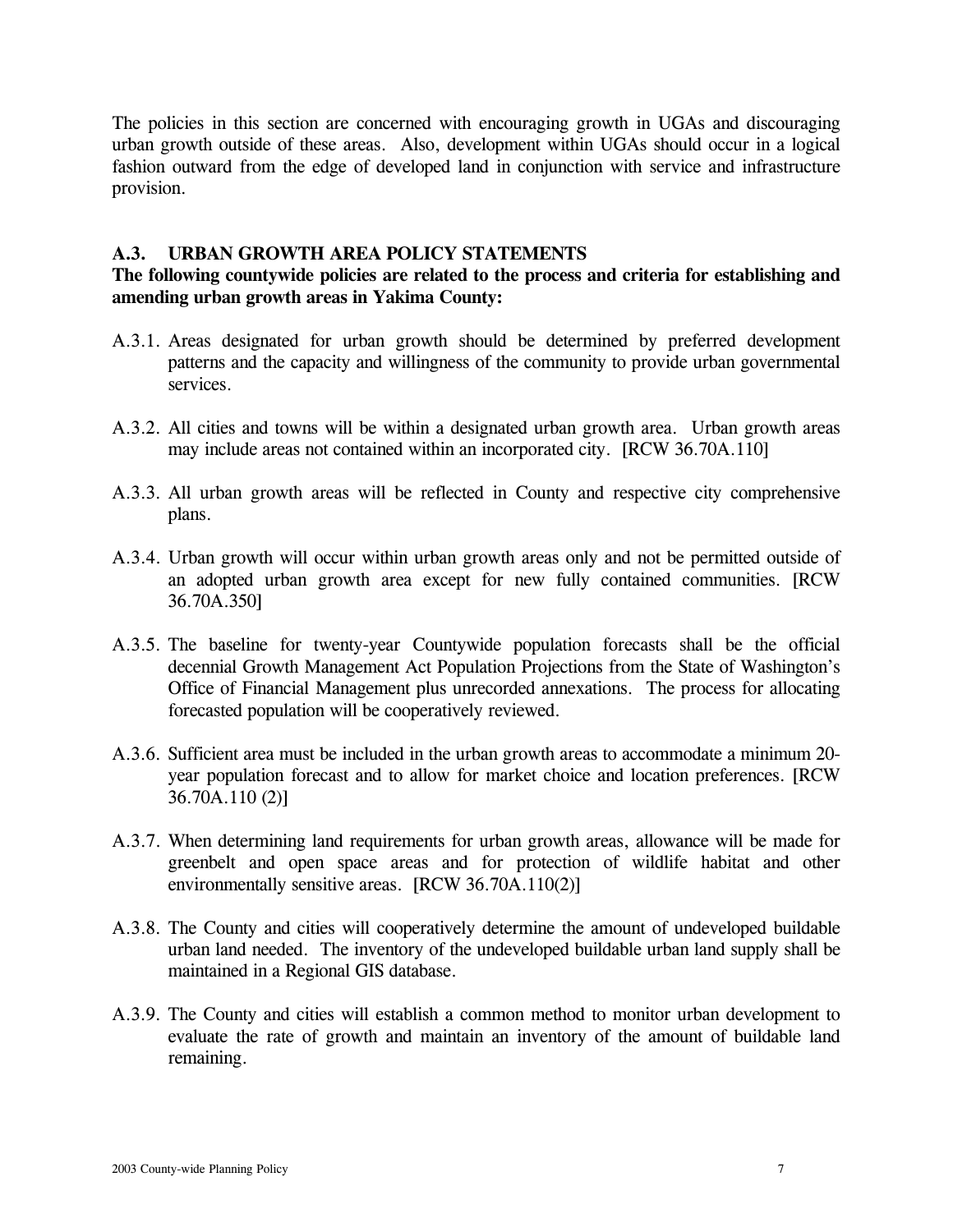- A.3.10. The local jurisdiction may initiate an amendment to an existing urban growth area through the normal comprehensive plan amendment process, however in no case will amendments be processed more than once a year. [RCW 36.70A.130 (2)]
- A.3.11. Prior to amending an urban growth area the County and respective local jurisdiction will determine the capital improvement requirements of the amendment to ascertain that urban governmental services will be available within the forecast period.
- A.3.12. Annexations will not occur outside established urban growth areas. [RCW 35.13.005]. Annexations will occur within urban growth areas according to the provisions of adopted interlocal agreements, if any.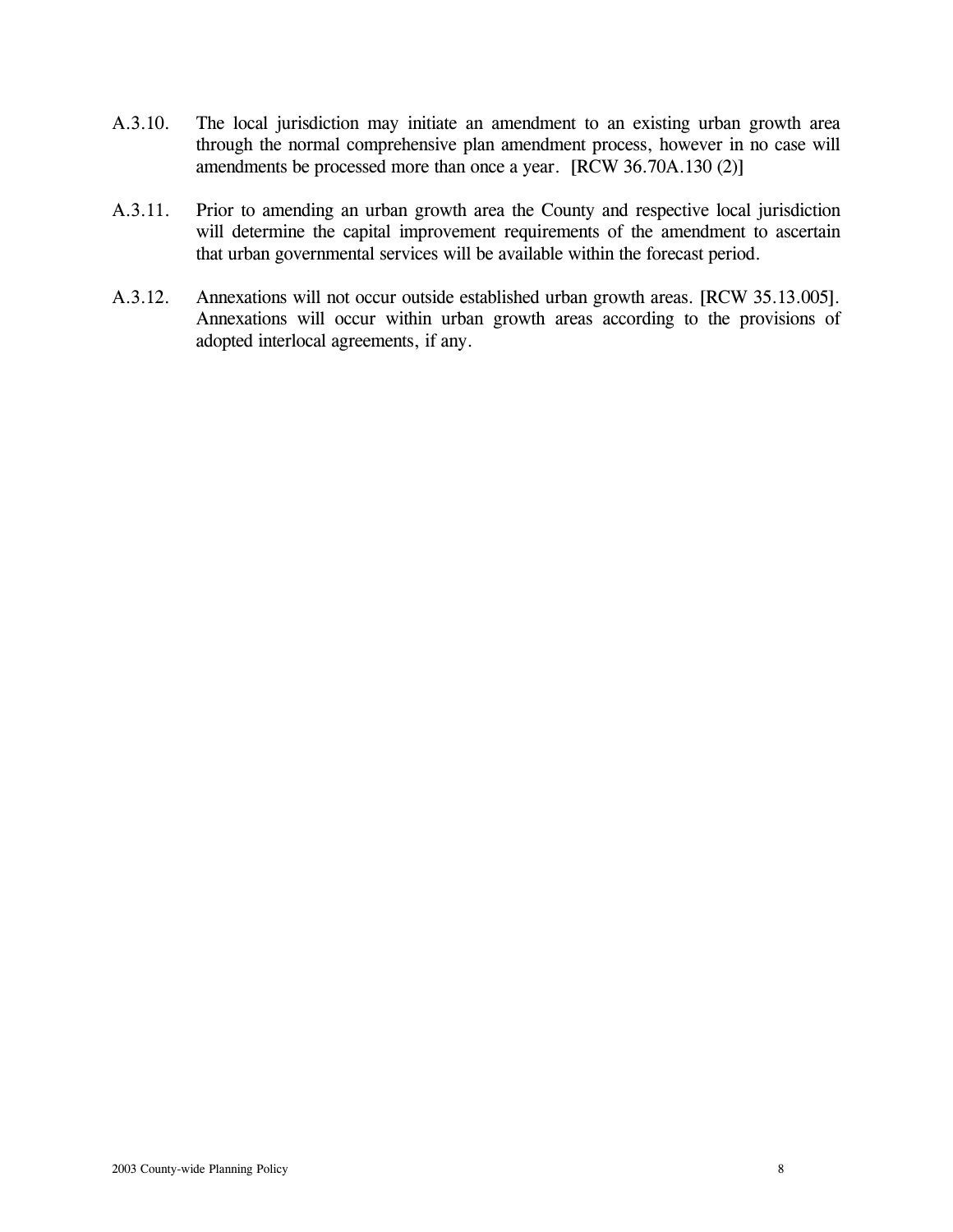#### **B. CONTIGUOUS AND ORDERLY DEVELOPMENT AND THE PROVISION OF SERVICES IN URBAN GROWTH AREAS**

*"As a means of achieving well planned, orderly growth and development, we believe that future growth in the Lower Valley should be managed by limiting and encouraging urban and industrial development to designated urban and rural settlement areas while promoting the continued development of agriculture, agricultural processing and related service industries. Designated urban growth areas (UGAs) will clearly define where urban level development ought to occur as distinguished from rural level development or no development at all."* (L.V. Vision, p. 7).

*"As the economic base of the region expands and diversifies the orderly flow of materials and labor must be accommodated. Additional access to developable properties will be needed to make such properties competitive. Certain streets and roads will require upgrading in order to handle the anticipated increase in truck, automobile, bicycle, and pedestrian traffic. Enhanced public transit availability will be required to effect the movement of the workforce and consumers in an efficient and orderly manner."* (U.V. Vision, p. 39).

#### **B.1. STATEWIDE GOAL(S) RELATING TO CONTIGUOUS AND ORDERLY DEVELOPMENT AND THE PROVISION OF SERVICES IN UGA'S**

A basic goal of the GMA is to reduce sprawling, low-density development, and to avoid the inappropriate conversion of undeveloped land. While only a percentage of the land is available for urban development at any one time, it is important that land supply and densities within an UGA be sufficient to ensure a climate appropriate to a competitive development market. To help ensure this the GMA requires that *". . . those public facilities and services necessary to support development shall be adequate to serve the development at the time the development is available for occupancy and use without decreasing current service levels below locally established minimum standards.* [RCW 36.70A.020(12)]

#### **B.2. COUNTYWIDE POLICY DEVELOPMENT RELATING TO CONTIGUOUS AND ORDERLY DEVELOPMENT AND THE PROVISION OF SERVICES WITHIN UGA'S**

Upon designation of urban growth areas the County and cities will need to develop consistent implementation measures to ensure that development occurs in an orderly and contiguous manner. The intent of the following policies is to minimize differences in urban development regulations and standards between the County and the cities and to facilitate the economical provision of urban services to development.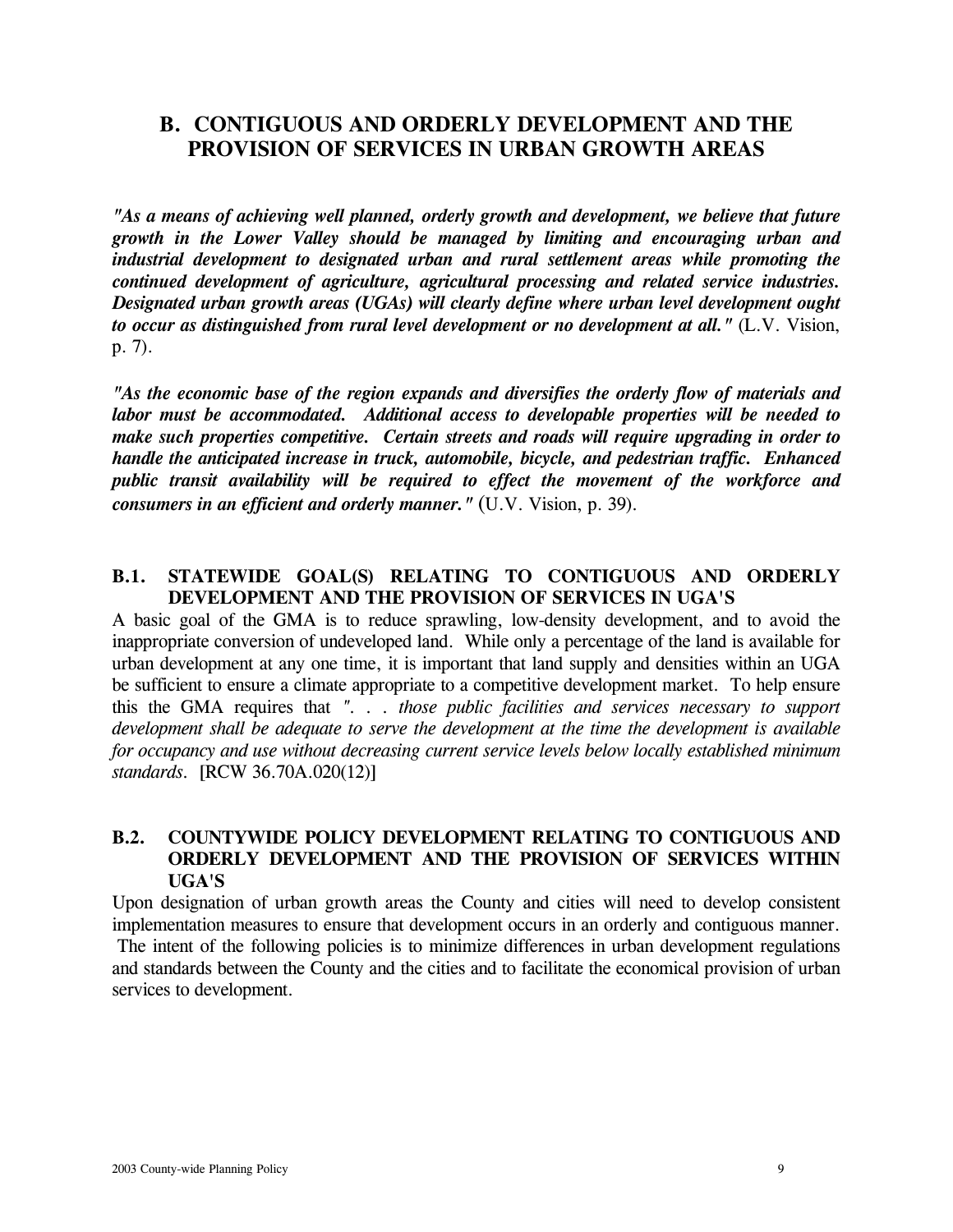#### **B.3. POLICIES TO PROMOTE CONTIGUOUS AND ORDERLY DEVELOPMENT AND PROVIDING URBAN SERVICES TO SUCH DEVELOPMENT**

#### **The following policies relate to phasing growth and development with service and infrastructure provision:**

- B.3.1. Urban growth should be located first in areas already characterized by urban growth that have existing public facilities and service capacities to serve such development, and second in areas already characterized by urban growth that will be served by a combination of both existing public facilities and services and any additional needed public facilities and services that are provided by either public or private sources. Further, it is appropriate that urban government services be provided by cities, and urban government services should not be provided in rural areas. [RCW 36.70A.110 (3)]
- B.3.2. Urban growth management interlocal agreements will identify services to be provided in an urban growth area, the responsible service purveyors and the terms under which the services are to be provided.
- B.3.3. Infill development, higher density zoning and small lot sizes should be encouraged where services have already been provided and sufficient capacity exists and in areas planned for urban services within the next 20 years.
- B.3.4. The capital facilities, utilities and transportation elements of each local government's comprehensive plan will specify the general location and phasing of major infrastructure improvements and anticipated revenue sources. [RCW 36.70A.070(3)(c)(d)]. These plan elements will be developed in consultation with special purpose districts and other utility providers.
- B.3.5. New urban development should utilize available/planned urban services. [RCW 36.70A.110(3)]
- B.3.6. Formation of new water or sewer districts should be discouraged within designated urban growth areas.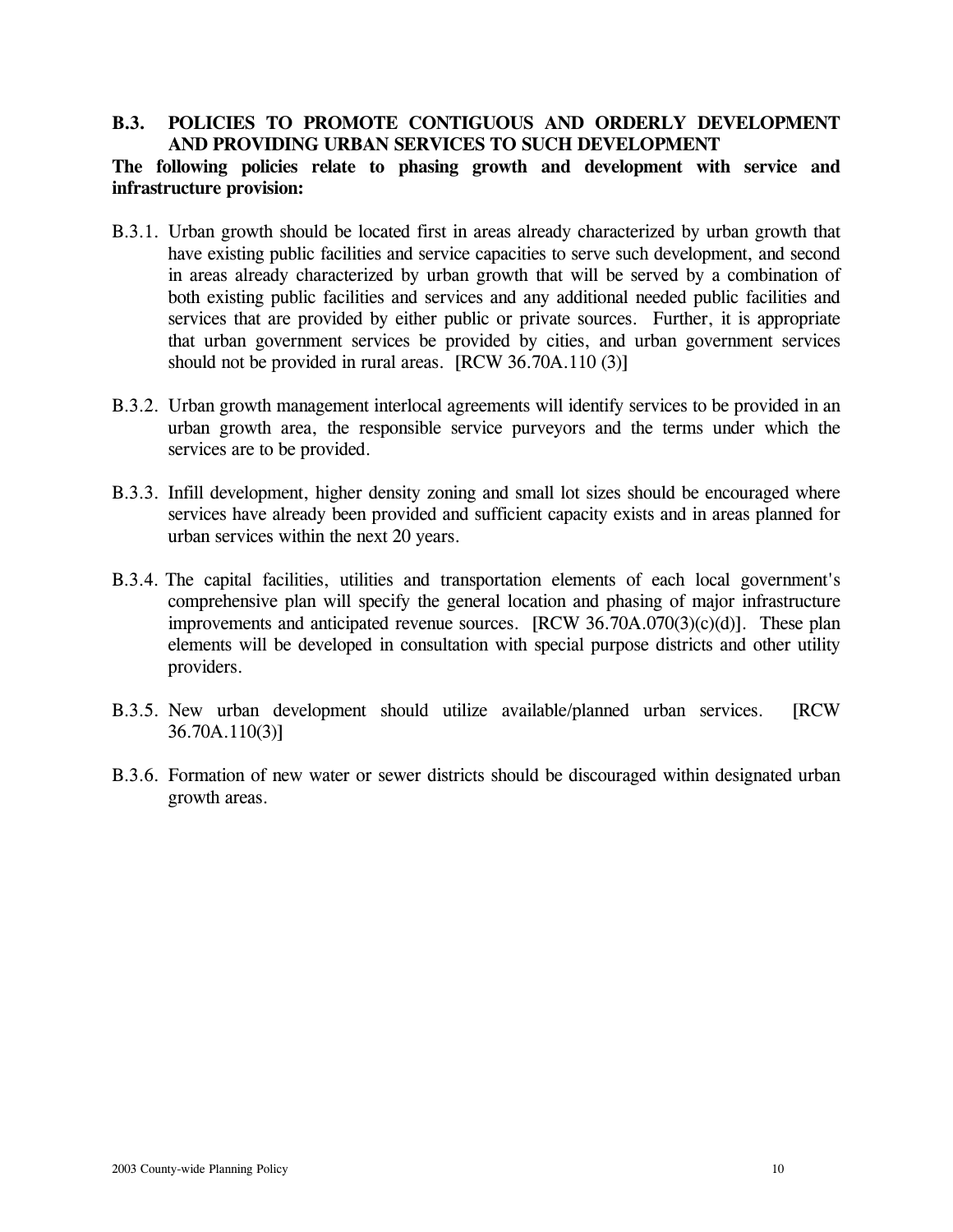#### **C. SITING PUBLIC FACILITIES OF A COUNTY-WIDE OR STATEWIDE NATURE**

*"New technologies will advance the areas of energy production and solid waste reduction. For example, in the year 2010 there will be integrated recycling, solid waste and solar facilities in areas of the Valley not in conflict with agricultural, residential or commercial uses."* (L.V. Vision, p.39).

#### **C.1. STATEWIDE GOALS RELATING TO THE SITING OF PUBLIC FACILITIES OF A REGIONAL OR STATEWIDE NATURE**

The GMA requires local governments to inventory existing capital public facilities to identify location and to determine capacities to meet future demand for growth without decreasing levels of service and to include within their comprehensive plans a process for identifying and siting essential public facilities. The Washington State Office of Financial Management is responsible for identifying and maintaining a list of essential state public facilities that are required or likely to be built within the next six years as required by the GMA. Counties and cities are also required to coordinate the siting of countywide and statewide capital facilities to mitigate potential adverse impacts from the location and development of these facilities.

#### **C.2. COUNTY-WIDE POLICIES RELATING TO THE SITING OF FACILITIES OF A COUNTY-WIDE OR STATE-WIDE NATURE**

The siting of essential public capital facilities such as landfills and jails is a difficult task at best. Although these facilities are necessary for the common good, they are seldom welcome into a community or neighborhood. Recognizing that public facilities of a statewide or countywide nature are an essential part of our society, policies for their siting and construction are necessary to ensure a reasonable approval process. Each jurisdiction will utilize an appropriate public process for siting essential public facilities, as outlined in their respective comprehensive plans, policies or regulations.

#### **C.3 POLICIES FOR SITING PUBLIC CAPITAL FACILITIES OF A COUNTYWIDE OR STATEWIDE NATURE**

#### **The following policies relate to the identification of needed facilities:**

C.3.1. The County and the cities will inventory existing capital facilities and identify needed facility expansion and construction.  $[RCW 36.70A.070(3)(a)(b)]$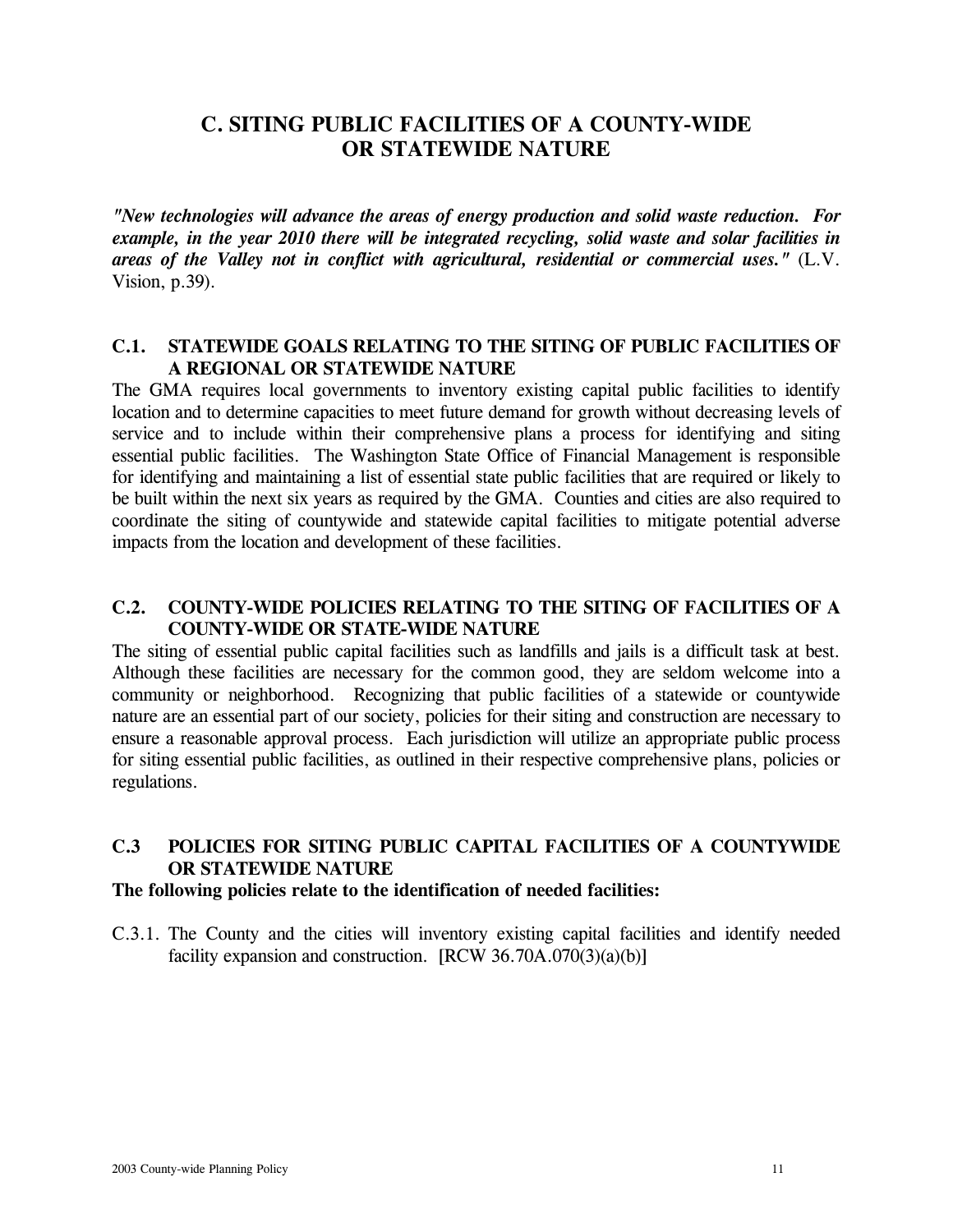C.3.2. From local inventory, analysis and collaboration with state agencies and utility providers, a list of Countywide and statewide public capital facilities needed to serve the Yakima County region will be developed. These include, but are not limited to, solid and hazardous waste handling facilities and disposal sites; major utility generation and transmission facilities; regional education institutions; airports; correctional facilities; in-patient facilities including hospitals and those for substance abuse, mental health, group homes and secure community transition facilities; and regional park and recreation facilities.

#### **The following policies relate to establishing a process and review criteria for the siting of facilities that are of a countywide or statewide nature:**

- C.3.3. When a public facility of a countywide or statewide nature is proposed in the Yakima County region a Facility Analysis and Site Evaluation Advisory Committee including citizen members will be formed to evaluate the proposed public facility siting. At a minimum this evaluation shall consider:
	- a. The potential impacts (positive or negative) of the proposed project on the economy, the environment and community character;
	- b. The development of specific siting criteria for the proposed project;
	- c. The identification, analysis and ranking of potential project sites;
	- d. Measures to first minimize and second mitigate potential physical impacts including, but not limited to, those relating to land use, transportation, utilities, noise, odor and public safety;
	- e. Measures to first minimize and second mitigate potential fiscal impacts.
- C.3.4. Major public capital facilities that generate substantial travel demand should be located along or near major transportation corridors and public transportation routes.
- C.3.5. Some public facilities may be more appropriately located outside of urban growth areas due to exceptional bulk or potentially dangerous or objectionable characteristics. Public facilities located beyond urban growth areas should be self-contained or be served by urban governmental services in a manner that will not promote sprawl. Utility and service considerations must be incorporated into site planning and development.
- C.3.6. The multiple use of corridors for major utilities, trails and transportation right-of-way is encouraged.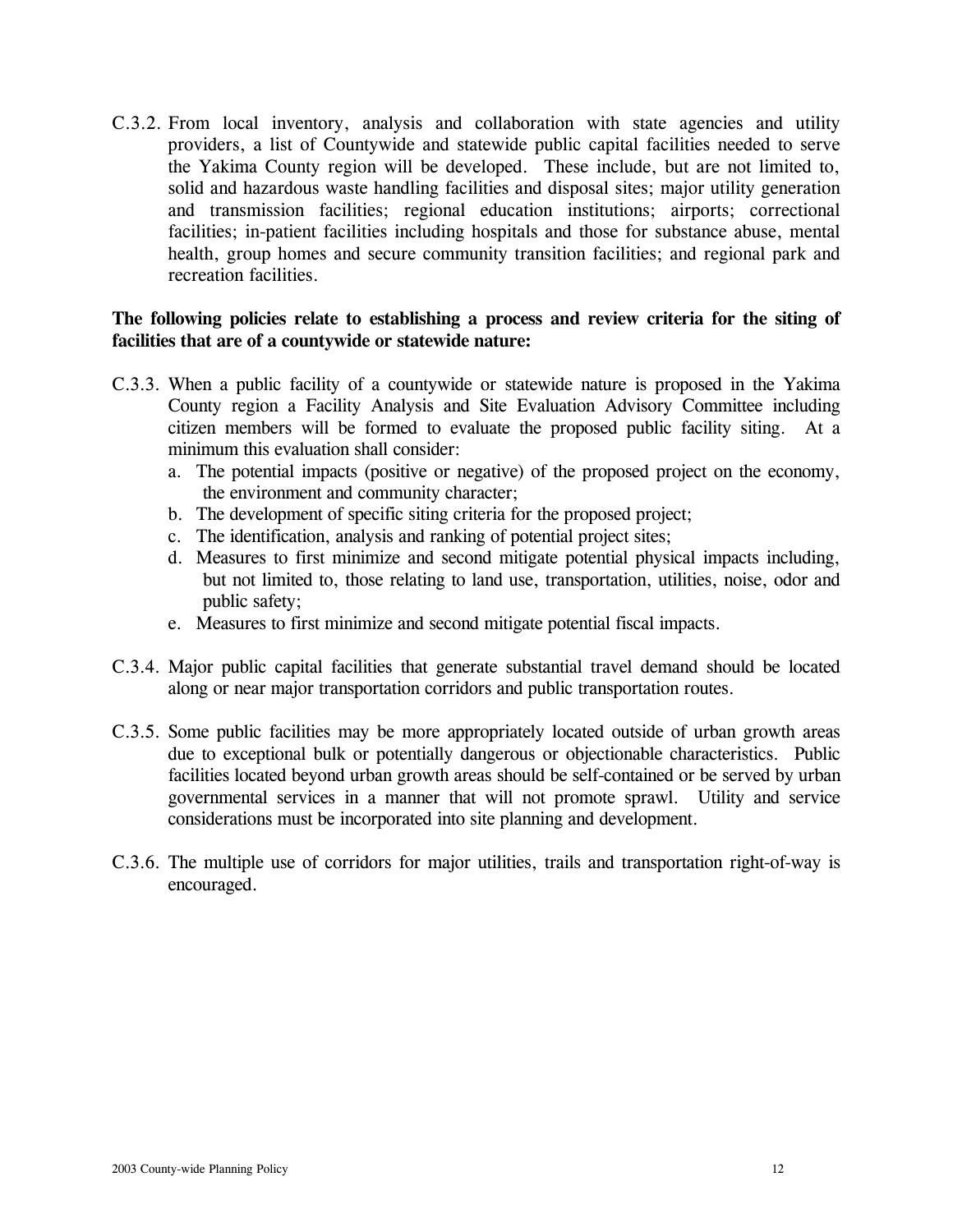#### **D. COUNTY-WIDE TRANSPORTATION FACILITIES & STRATEGIES**

*"A key factor in the Lower Valley's future growth and development will be an upgraded transportation system to accommodate the safe, efficient movement of people and goods."* (L.V. Vision, p. 25).

*"We envision a comprehensive, multi-modal transportation system that is well planned, safe, efficient, cost effective and capable of supporting increased levels of traffic over time."* (Ibid).

*"As the economic base of the region expands and diversifies the orderly flow of materials and labor must be accommodated. Additional access to developable properties will be needed to make such properties competitive. Certain streets and roads will require upgrading in order to handle the anticipated increase in truck, automobile, bicycle, and pedestrian traffic. Enhanced Public Transit availability will be required to effect the movement of the workforce and consumers in an efficient and orderly manner."* (U.V. Vision, p. 39).

#### **D.1. STATEWIDE TRANSPORTATION GOALS**

The goal of the GMA is to encourage efficient multi-modal transportation systems that are based on regional priorities and coordinated with county and city comprehensive plans. To accomplish this goal the GMA establishes Regional Transportation Planning Organization (RTPO's) and directs that they develop a regional transportation plan. The RTPO is empowered to certify that local government transportation elements are consistent with the regional transportation plan.

Local government transportation elements must be consistent with and support the land use element of the plan. The transportation element must include an analysis and determination of the level of service standards for all arterials and transit routes to judge the performance of the system. A multi-year financing plan is required and if funds fall short of meeting identified needs, a local government must either find a source of funds or reassess its land use assumptions to ensure that an adequate level of service will be met.

Once the transportation element and the comprehensive plan is adopted, local government must adopt ordinances which prohibit development approval if the development would cause the level of service on the transportation facility to decline below the adopted level of service. Such development may be approved, however, if transportation improvements or strategies to accommodate the impacts are made "concurrent" with the development. Concurrent means the system improvements or strategies are in place at the time of development, or a financial commitment is made to complete the improvement or strategies within six years.

#### **D.2. COUNTYWIDE TRANSPORTATION POLICY DEVELOPMENT**

The Yakima Valley Conference of Governments serves as the lead agency for the RTPO for the Yakima County area and is responsible for development of a regional transportation plan. Cities and the County will each develop a transportation element to their comprehensive plans that emphasizes local transportation needs. In developing these transportation elements, specific linkages will be undertaken in order to integrate the local and regional plans.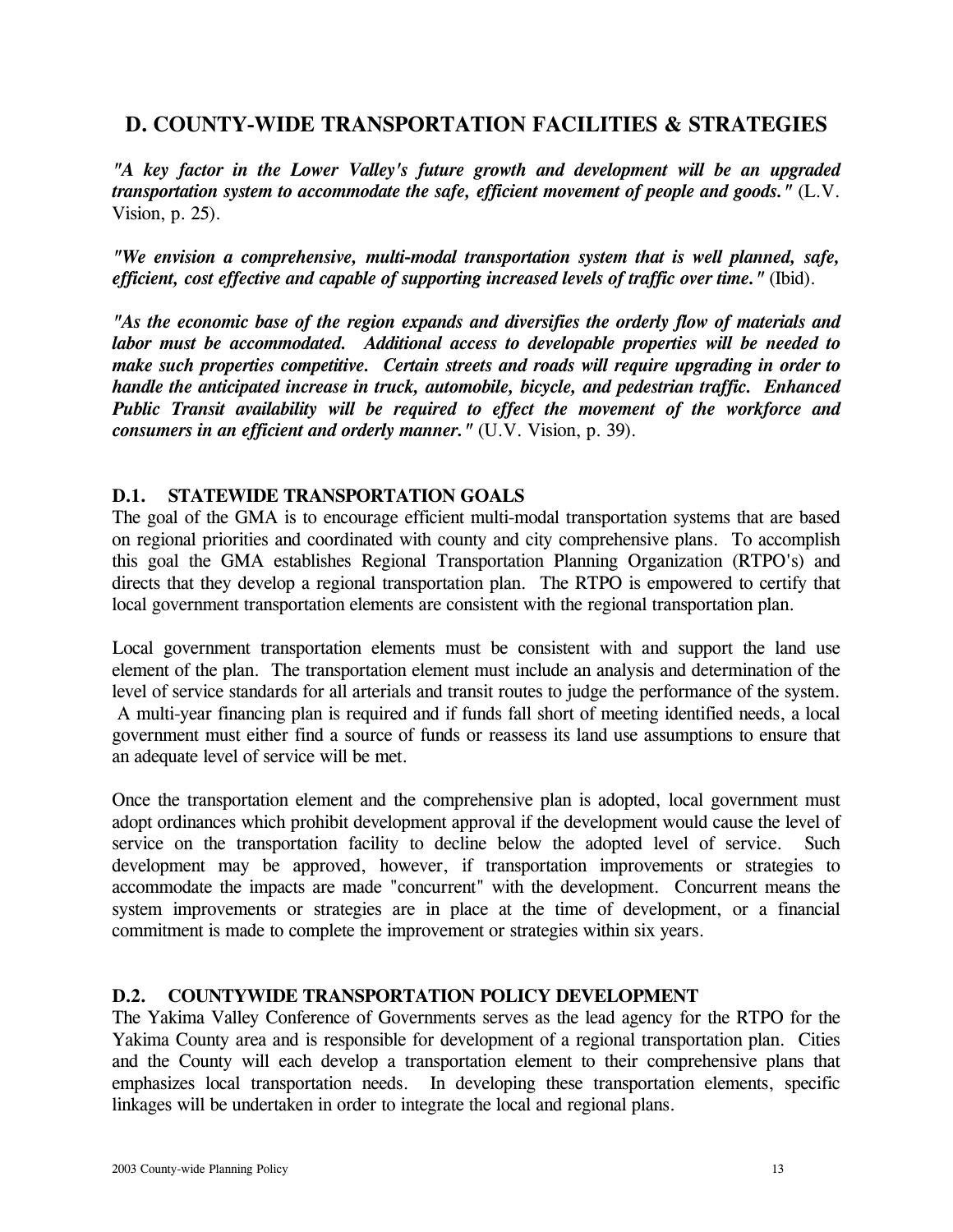#### **D.3. TRANSPORTATION POLICY STATEMENTS**

#### **The following policies relate to the development of an integrated multi-modal transportation system within Yakima County:**

- D.3.1. The transportation plan element for each jurisdiction will be consistent with and support the land use element of its comprehensive plan. [RCW 36.70A.070(6)]
- D.3.2. Each transportation plan element will include the following sub-elements:
	- a. Land use assumptions used in estimating travel;
	- b. A statement of facilities and service needs, including:
		- i. An inventory of air, land and water transportation facilities and services to define existing capital facilities and travel levels as a basis for future planning;
		- ii. Level of service standards for arterials, collectors and transit routes, which will be regionally coordinated;
		- iii. Specific actions and requirements for bringing into compliance any facilities or services that are below an established level of service standard;
		- iv. Forecasts of traffic for at least ten years based on the adopted land use plans to provide information on the location, timing and capacity needs of future growth; and
		- v. Identification of system expansion needs and transportation system management needs to meet current and future demands. [RCW 36.70A.070(6)(a)(b)]
- D.3.3. Comprehensive plans for each jurisdiction will contain a multi-year financing plan which includes an analysis of the jurisdiction's ability to fund existing or future transportation improvements and identifies existing and new revenue sources, which may include impact fees. If identified funding falls short, the jurisdiction will reassess land use assumptions to assure that level of service standards will be met.  $[RCW 36.70A(6)(c)]$
- D.3.4. Transportation improvements or strategies to accommodate the impacts resulting from new development will be implemented concurrent with new development. "Concurrent with new development" means that improvements or strategies are in place at the time of development, or that a financial commitment is in place to complete the improvements or strategies within six years.  $[RCW 36.70A.070(6)(e)]$
- D.3.5. Local jurisdictions will coordinate transportation planning efforts through the Yakima Valley Conference of Governments, which is designated as the Regional Transportation Planning Organization (RTPO). This regional coordination will assure that an assessment of the impacts of each transportation plan and land use assumptions on the transportation systems of adjacent jurisdictions is conducted and conflicts prevented.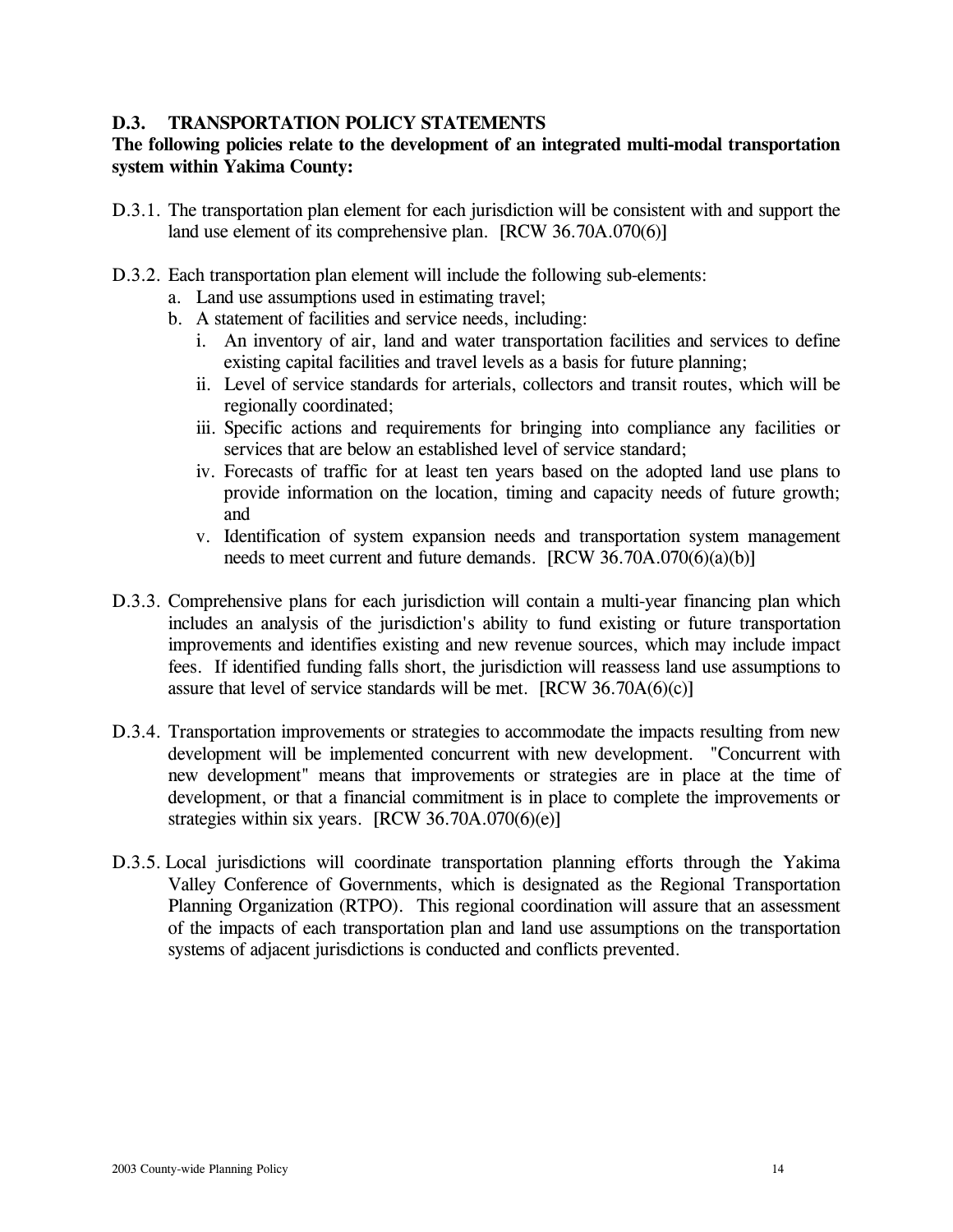#### **E. AFFORDABLE HOUSING**

*"We value communities that offer affordable housing choices to their residents; where there exists a partnership between the public and private sectors, and results in a diverse choice of housing affordable to all income ranges from the very low to the upper income; a community that offers affordable housing to special needs people, e.g., persons with mobility limitations, elderly, and developmentally disabled. We [envision a future in which] communities have addressed the need for housing of [their] permanent and transient agricultural labor force."*  (U.V. Visioning Report, p. 59).

*"Shelter is one of man's most basic needs. The comfort and security of one's shelter contribute to a sense of personal well being and the well being of the community as a whole. To a large degree, the vitality of a community is reflected in its housing stock."* (L.V. Visioning Report, p. 19).

#### **E.1. STATEWIDE HOUSING GOAL**

A goal of the GMA is to encourage the availability of affordable housing to all economic sectors, promote a variety of residential densities and housing types, and encourage preservation of existing housing stock. The GMA requires the comprehensive plans of local governments to include a housing element which, among other things, inventories and analyzes housing needs, identifies sufficient land for all types of housing stock and provides for the needs of all economic segments of the community.

#### **E.2. COUNTYWIDE HOUSING POLICY DEVELOPMENT**

"Affordable housing" is a term which applies to the adequacy of the housing stock to fulfill the housing needs of all economic segments of the population. The underlying assumption is that the marketplace will guarantee adequate housing for those in the upper economic brackets, but that some combination of appropriately zoned land, regulatory incentives, financial subsidies, and innovative planning techniques will be necessary to make adequate provisions for the needs of middle and lower income persons.

Local residents have discussed housing problems through the countywide visioning effort. The results of this effort have been used as the basis for the following policy statement. The purpose of this policy directive is to provide a common ground and some universally acceptable parameters to help guide decision-makers through the complex topic of affordable housing.

#### **E.3. AFFORDABLE HOUSING POLICY STATEMENTS**

#### **The following policies relate to the provision of affordable housing:**

E.3.1. The County and the cities will inventory the existing housing stock and correlate with the current population and economic condition, past trends, and twenty-year population and employment forecasts to determine short and long range affordable housing needs. [RCW 36.70A.070(2)]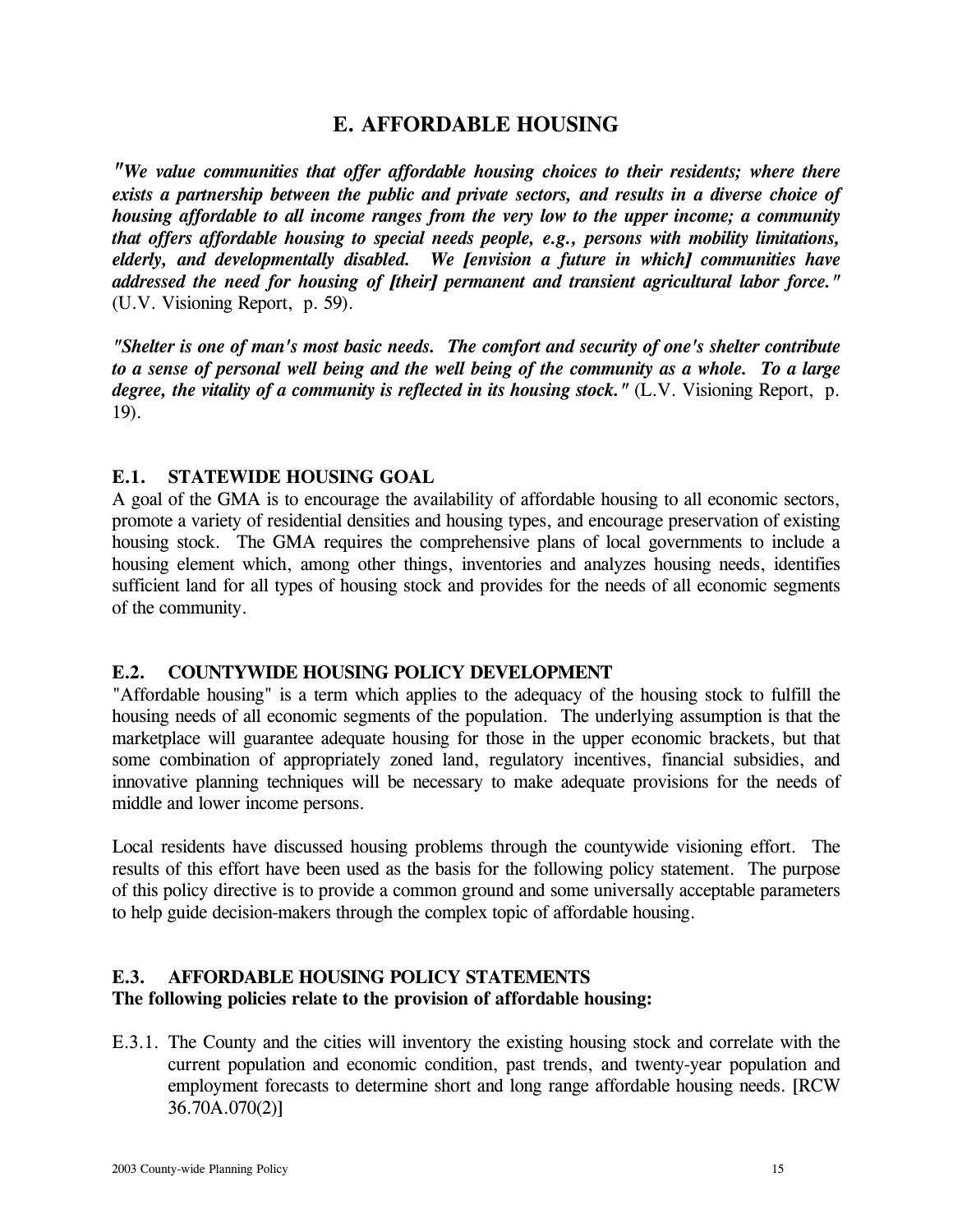- E.3.2. Local housing inventories will be undertaken using common procedures so as to accurately portray countywide conditions and needs.
- E.3.3. Each jurisdiction will identify specific policies and measurable implementation strategies to provide a mix of housing types and costs to achieve identified affordable housing goals. Affordable housing strategies should:
	- a. Encourage preservation, rehabilitation and redevelopment of existing neighborhoods, as appropriate;
	- b. Provide for a range of housing types such as multi-family and manufactured housing on individual lots and in manufactured housing parks;
	- c. Promote housing design and siting compatible with surrounding neighborhoods;
	- d. Facilitate the development of affordable housing (particularly for low-income families and persons) in a dispersed pattern so as not to concentrate or geographically isolate these housing types; and
	- e. Consider public and private transportation requirements for new and redeveloped housing.
- E.3.4. Housing policies and programs will address the provision of diverse housing opportunities to accommodate the elderly, physically challenged, mentally impaired, migrant and settledout agricultural workers, and other segments of the population that have special needs.
- E.3.5. Local governments, representatives of private sector interests and neighborhood groups will work cooperatively to identify and evaluate potential sites for affordable housing development and redevelopment.
- E.3.6. Public and private agencies with housing expertise should implement early and continuous cooperative education programs to provide general information on affordable housing issues and opportunities to the public including information intended to counteract discriminatory attitudes and behavior.
- E.3.7. Mechanisms to help people purchase their own housing will be encouraged. Such mechanisms may include low interest loan programs and "self-help" housing.
- E.3.8. Local comprehensive plan policies and development regulations will encourage and not exclude affordable housing.  $[RCW 36.70A.070(2)(c)(d)]$
- E.3.9. Innovative strategies that provide incentives for the development of affordable housing should be explored.
- E.3.10. The County and the cities will locally monitor the performance of their respective housing plans and make adjustments and revisions as needed to achieve the goal of affordable housing, particularly for middle and lower income persons.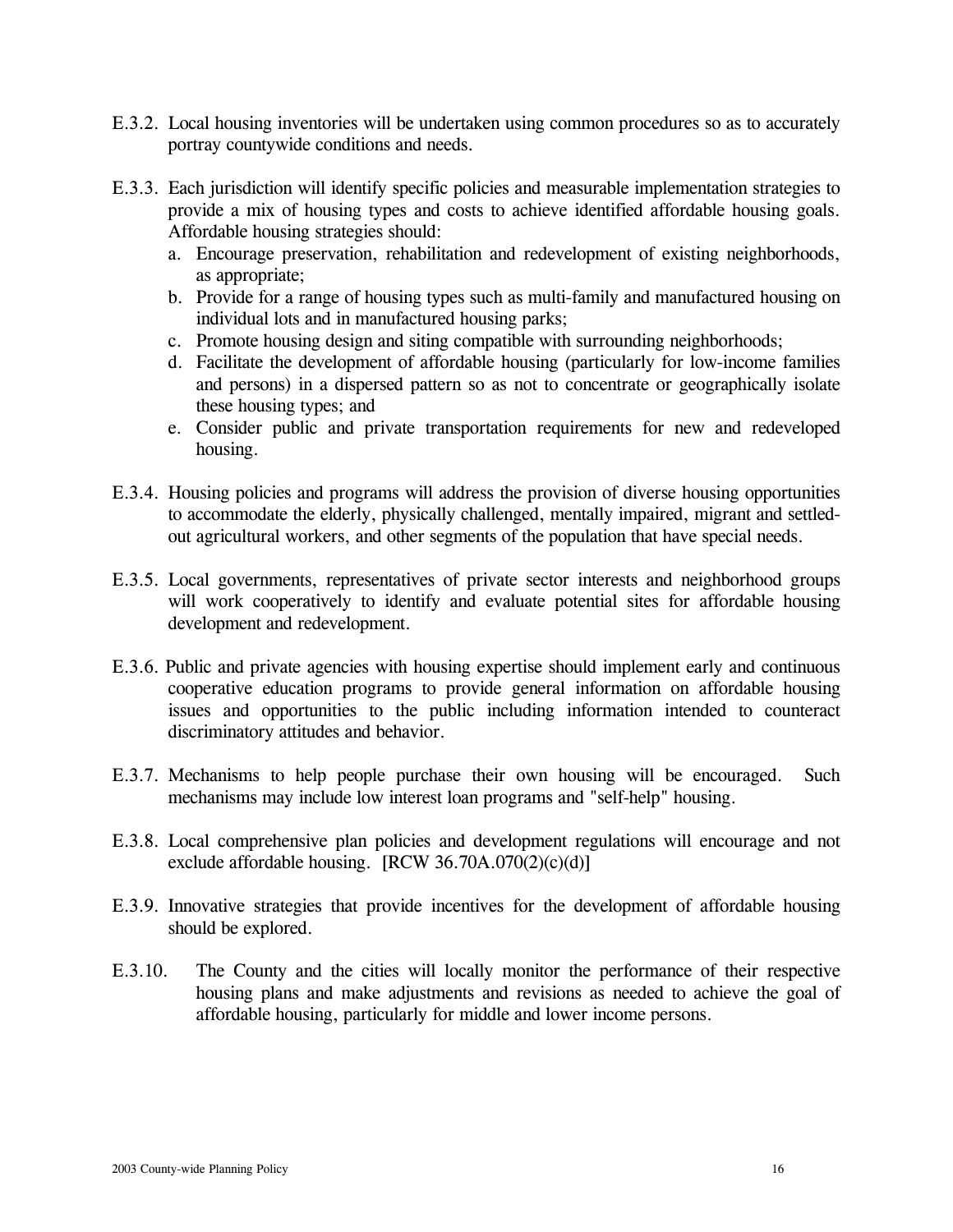#### **F. JOINT PLANNING WITHIN UGA'S**

*"Cluster communities comprising the regional area should look to combine and assist in service areas such as criminal justice, fire protection, public transit, water/sewer, administration, and other services where such combinations implement efficient, cost effective delivery of services. Cooperation among and between the separate governmental entities of each cluster will be encouraged, and the citizens should hold elected and appointed officials accountable for carrying out such a vision."* (U.V. Vision, p. 49).

*"Individual communities will continue to provide the public services now available to citizens but a new spirit of coordination and cooperation among all levels of government, including federal, state, county, municipal, and tribal governments, will result in a more equitable, better balanced delivery of services. Residents of the Lower Valley will benefit from this improved level of coordination by less duplication of services, streamlined delivery, and cost efficiencies."* (L.V. Vision, p. 13).

#### **F.1. STATEWIDE JOINT PLANNING GOALS**

Consistent with a goal of the GMA to ensure coordination between communities and jurisdictions to reconcile conflicts, the countywide planning policy must address coordination of planning efforts within urban growth areas. It is recognized that in many instances, land use activities may be affected by the plans and regulations of several jurisdictions including Yakima County, a city and special purpose districts. Coordinated planning is not only a requirement of local government; it will facilitate implementation of plans, lead to more efficient delivery of urban governmental services and will promote a sense of community through common, agreed upon development standards.

#### **F.2. COUNTYWIDE JOINT PLANNING POLICY DEVELOPMENT**

The UGA is not only a line which distinguishes urban level growth from rural growth, it also carries implications about coordination of planning within the UGA. Because the UGA defines where the city is financially capable of providing urban services and may ultimately annex, land use decisions need to respect the desires of the community. Agreement on land use planning within the UGA is as important as designating the boundary itself.

#### **F.3. JOINT PLANNING POLICY STATEMENTS**

#### **The following policies relate to coordinated planning for land use, capital facilities and infrastructure within urban growth areas:**

F.3.1. The County and cities will work with special purpose districts and other agencies to establish a process for mutual consultation on proposed comprehensive land use plan policies for lands within urban growth areas. Actions of special purpose districts and other public service providers shall be consistent with comprehensive plans of the County and the cities. [RCW 56.08.020, RCW 57.16.010]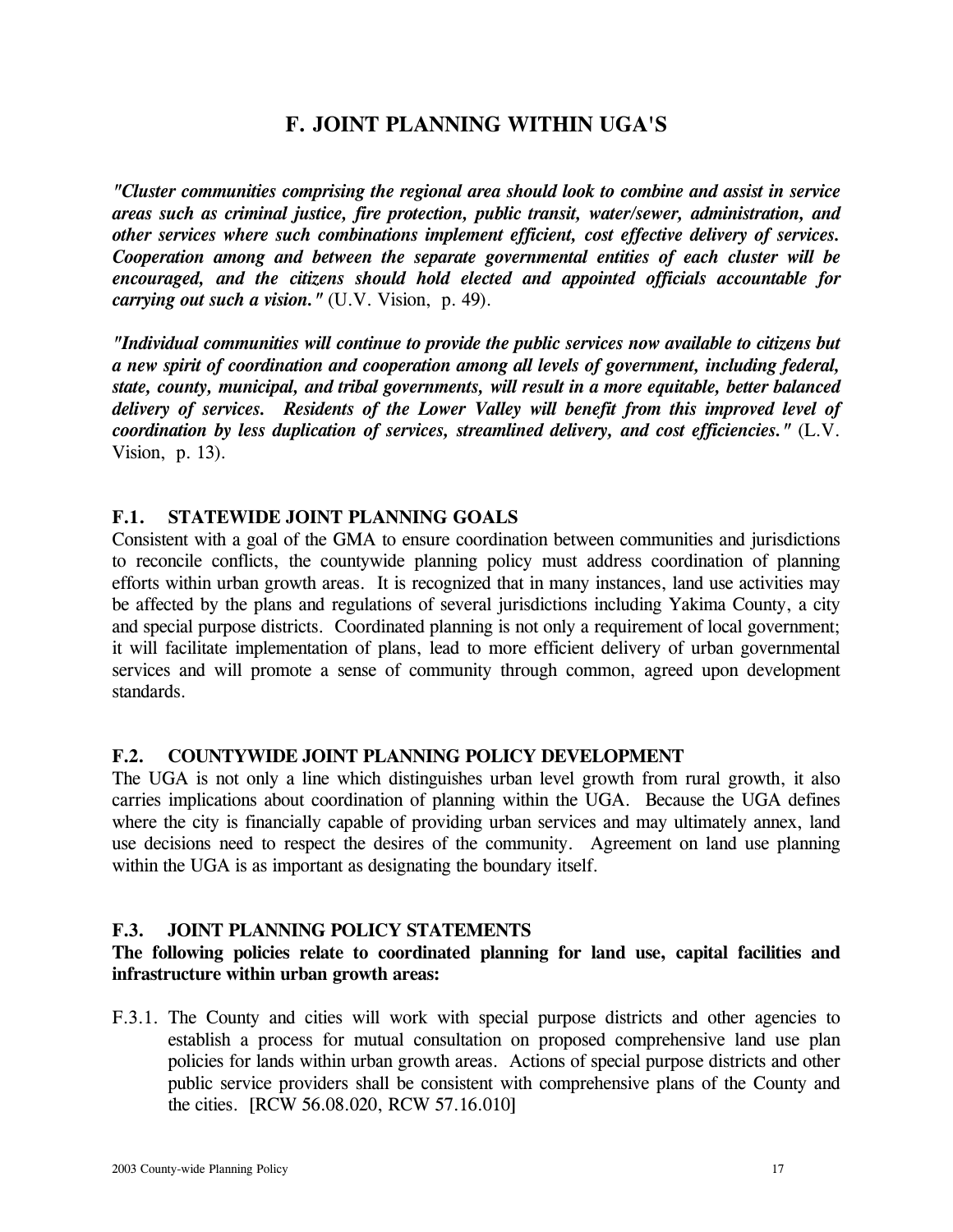- F.3.2. The use of interlocal agreements is encouraged as a means to formalize cooperative efforts to plan for and provide urban governmental services.
- F.3.3. Joint financing ventures should be identified to provide services and facilities that will serve the population within the urban growth area.

#### **The following policy relates to the process for comprehensive plan amendments, zone changes and development review and approval within urban growth areas:**

F.3.4. While it is recognized that nothing in the county-wide planning policy will be construed as altering the land use planning authority of the County or the cities, adopted interlocal agreements shall specify the process by which affected local governments may review and comment on comprehensive plan amendments, zone changes and development applications processed by another jurisdiction within urban growth areas.

#### **The following policy relates to the establishment of common and consistent development and construction standards:**

F.3.5. Each interlocal agreement will require that common and consistent development and construction standards be applied throughout that urban growth area. These may include, but are not limited to standards for streets and roads, utilities and other infrastructure components.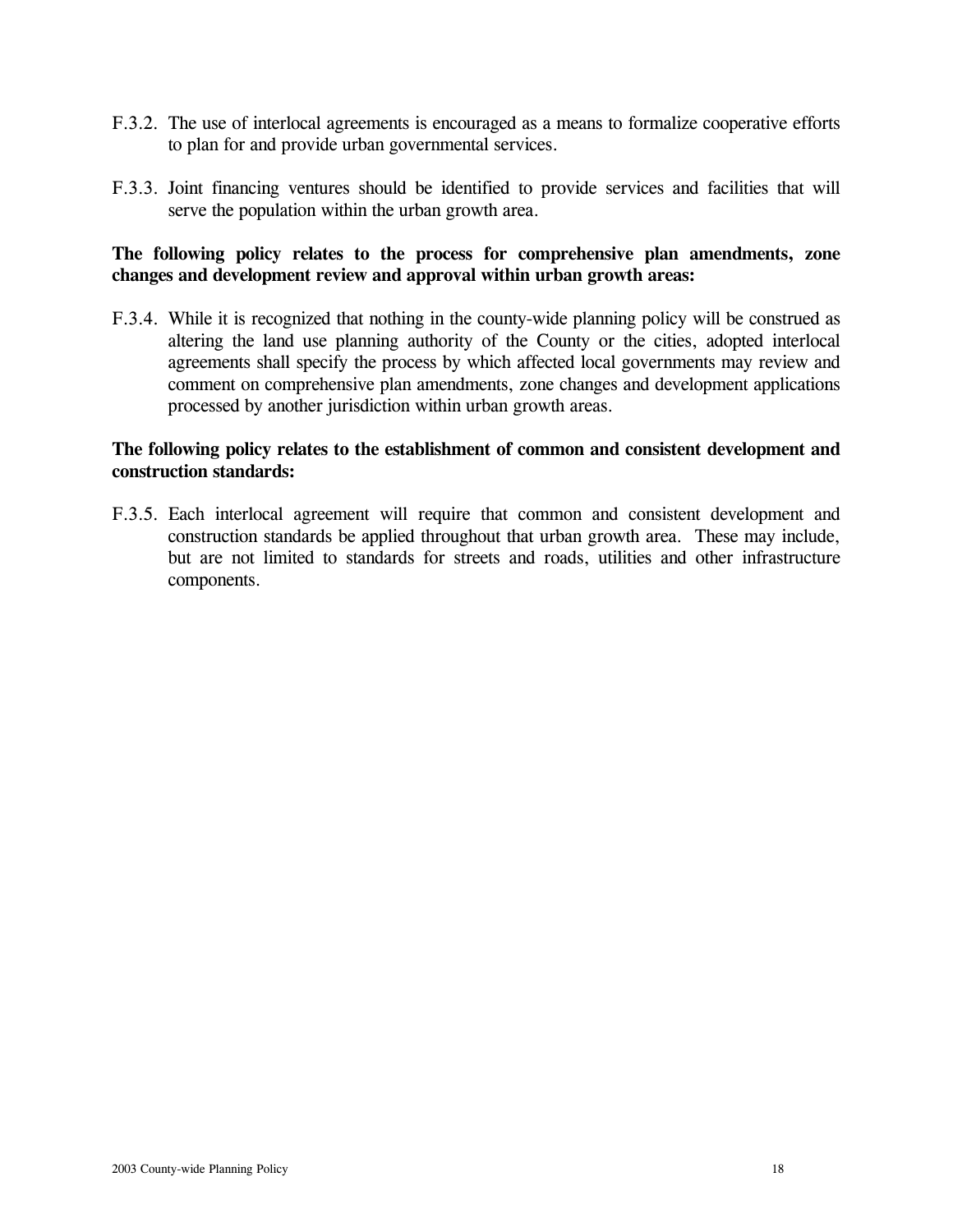#### **G. COUNTY-WIDE ECONOMIC DEVELOPMENT & EMPLOYMENT**

*"Indeed, we support future growth in the Lower Valley that is well planned and supportable by infrastructure and which minimizes conflicting or incompatible uses in proximity to one another."* (L.V. Vision, p. 7).

*"With economic diversification and expansion, we will see the development of desirable jobs and full employment. We envision an economic and educational climate that enables our citizens to find gainful employment within the Valley".* (Ibid).

*"The next 20 years will see a broadening of the Upper Yakima Valley's economy. High-tech industries and new businesses will complement and enhance the agricultural base."* (U.V. Vision, p. 92).

*"Adequate developable property will be made available through land use planning and appropriate zoning implementation. A diverse mixture of industrial, commercial, residential, recreational and agricultural land uses will be planned for to concentrate development within set community boundaries to encourage community revitalization and increased land use density where it is specifically planned."* (U.V. Vision, p. 43).

#### **G.1. STATEWIDE ECONOMIC DEVELOPMENT GOALS**

The goals of the GMA encourage economic development throughout the state that is consistent with adopted comprehensive plans; promote economic opportunity for all citizens of the state, especially for unemployed and disadvantaged persons; and encourage growth in areas experiencing insufficient economic growth, all within the capacities of the state's natural resources, public services and public facilities.

#### **G.2. COUNTYWIDE ECONOMIC DEVELOPMENT POLICY DEVELOPMENT**

Countywide economic development policies should promote a regional economic development program consistent with local community preferences. The rural and urban economies within the county are inextricably connected, and economic development opportunities should strengthen linkages between population centers and outlying areas. A Countywide economic development plan will be built in partnership with local jurisdictions to ensure that economic development goals and objectives are community based.

#### **G.3. COUNTYWIDE ECONOMIC DEVELOPMENT POLICY STATEMENTS**

The following policies relate to a general strategy to help ensure future economic vitality, broaden employment opportunities to meet the needs of projected future growth while maintaining a highquality environment: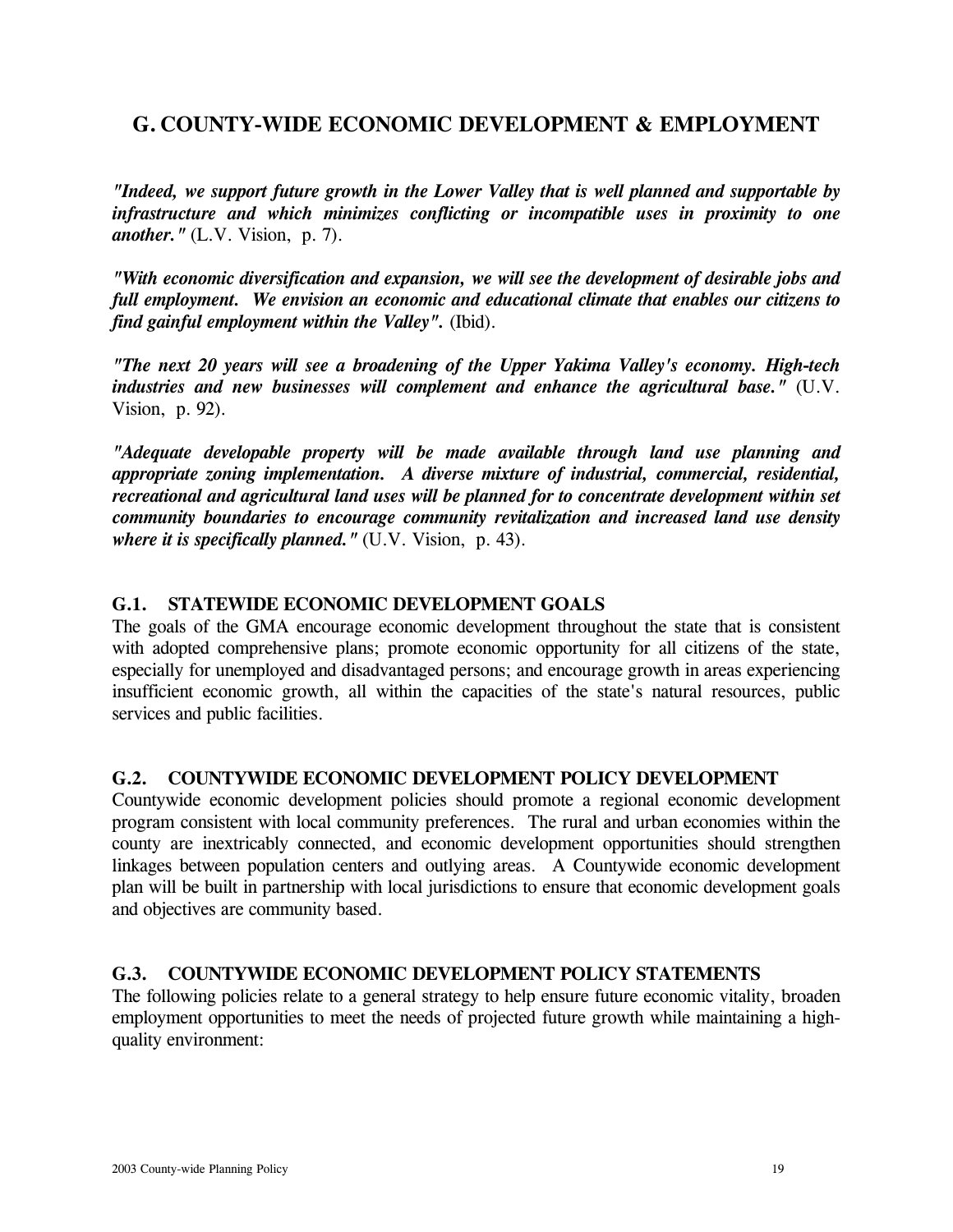- G.3.1. Encourage economic growth within the capacities of the region's natural resources, public services and public facilities.
	- a. Identify current and potential physical and fiscal capacities for municipal and private water systems, wastewater treatment plants, roadways and other infrastructure systems.
	- b. Identify economic opportunities that strengthen and diversify the county's economy while maintaining the integrity of our natural environment.
- G.3.2. Local economic development plans should be consistent with the comprehensive land use and capital facilities plans, and should:
	- a. Evaluate existing and potential industrial and commercial land sites to determine short and long term potential for accommodating new and existing businesses;
	- b. Identify and target prime sites, determine costs and benefits of specific land development options and develop specific capital improvement strategies for the desired option;
	- c. Implement zoning and land use policies based upon infrastructure and financial capacities of each jurisdiction;
	- d. Identify changes in urban growth areas as necessary to accommodate the land and infrastructure needs of business and industry;
	- e. Support housing strategies and choices required for economic development.
- G.3.3. Coordination of efforts between the many diverse economic development organizations and other related agencies within Yakima County should be encouraged by:
	- a. Identifying linkages between economic development issues and strategies and other growth planning elements (i.e. housing, transportation, utilities and land use);
	- b. Defining roles and responsibilities for carrying out economic development goals, objectives and strategies.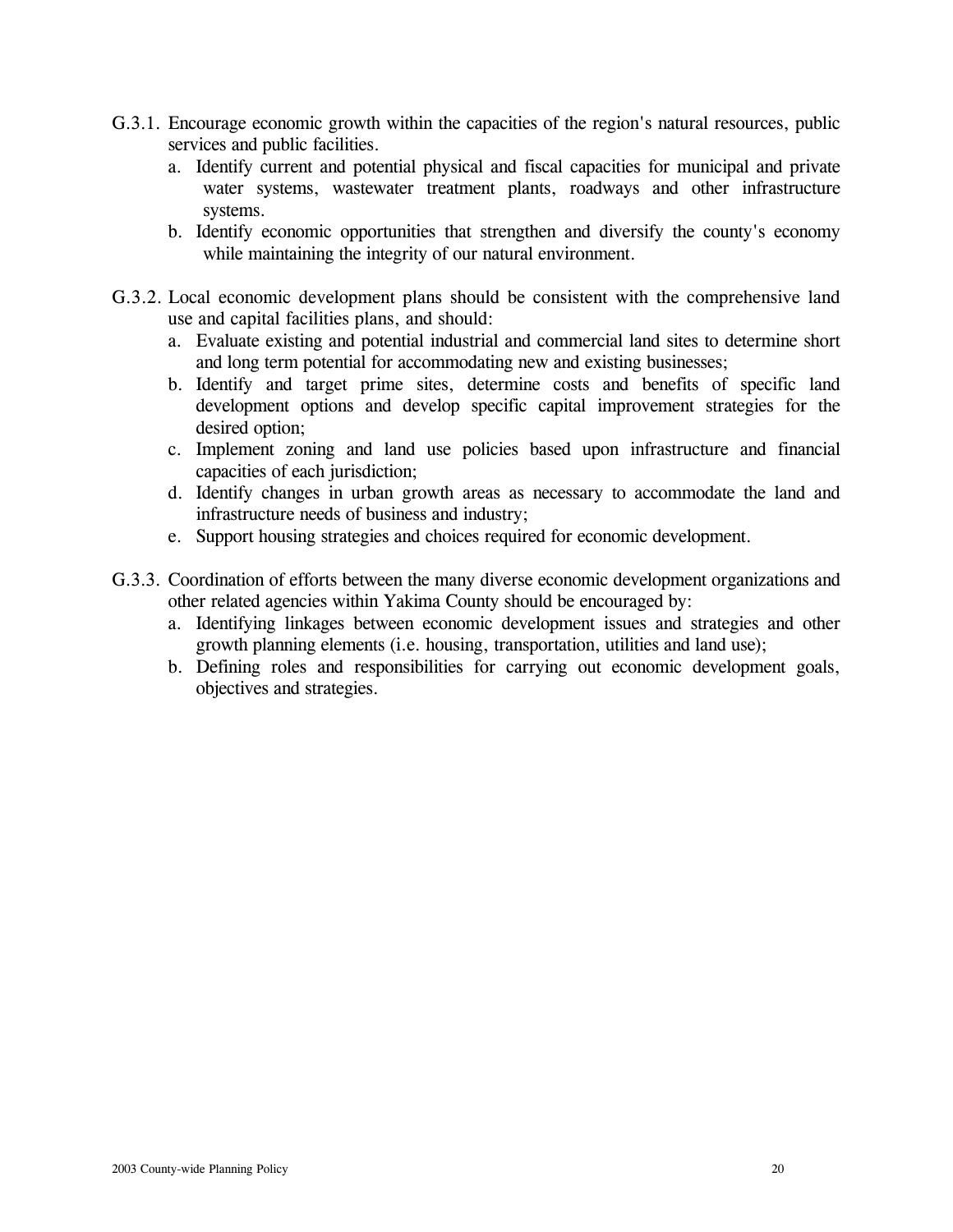#### **H. FISCAL IMPACT ANALYSIS**

*"Cluster communities comprising the regional area should look to combine and assist in service areas such as criminal justice, fire protection, public transit, water/sewer, administration, and other services where such combinations implement efficient, cost effective delivery of services"*  (U.V. Vision, p. 49).

*"Cooperation among and between separate service/government entities of each cluster should be encouraged,..."* (Ibid).

#### **H.1. STATEWIDE FISCAL IMPACT ANALYSIS GOALS**

The GMA requires that local governments, as part of the countywide planning policies, address the issue of fiscal impact analysis. The legislature did not define or give specific guidance on matters to be considered in analyzing fiscal impacts. Since the GMA devotes much of its text to the provision of cost-effective urban infrastructure, the ability to pay for needed capital facilities and the development of affordable housing, it is presumed that these areas should be the focus of the fiscal impact analysis.

#### **H.2. COUNTYWIDE POLICY DEVELOPMENT**

Local plan development should provide for cooperation between the public and private sectors to insure coordination of capital improvements with emphasis on the efficient provision of service at adopted levels concurrent with the demand for such service.

Local government should consider the use of innovative financing strategies for capital improvements which minimize the financial cost to taxpayers and provide for the equitable assignment of costs between existing and new development.

Annexation is another area which may impact the fiscal resources of local government. Cost and revenue sharing are techniques that should be examined to help alleviate the fiscal impacts associated with annexation.

#### **H.3. FISCAL IMPACT POLICY STATEMENTS**

#### **The following policies are related to the provision of cost-effective urban infrastructure:**

H.3.1. Each local government will prepare a capital facilities plan consisting of:

- a. An inventory of existing capital facilities owned by public entities, showing the locations and capacities of the capital facilities;
- b. A forecast of the future needs for such capital facilities;
- c. The proposed locations, capacities and costs of expanded or new capital facilities;
- d. At least a six-year plan that will finance such capital facilities within projected funding capacities and clearly identifies sources of public money for such purposes; and
- e. A requirement to reassess the land use element if probable funding falls short of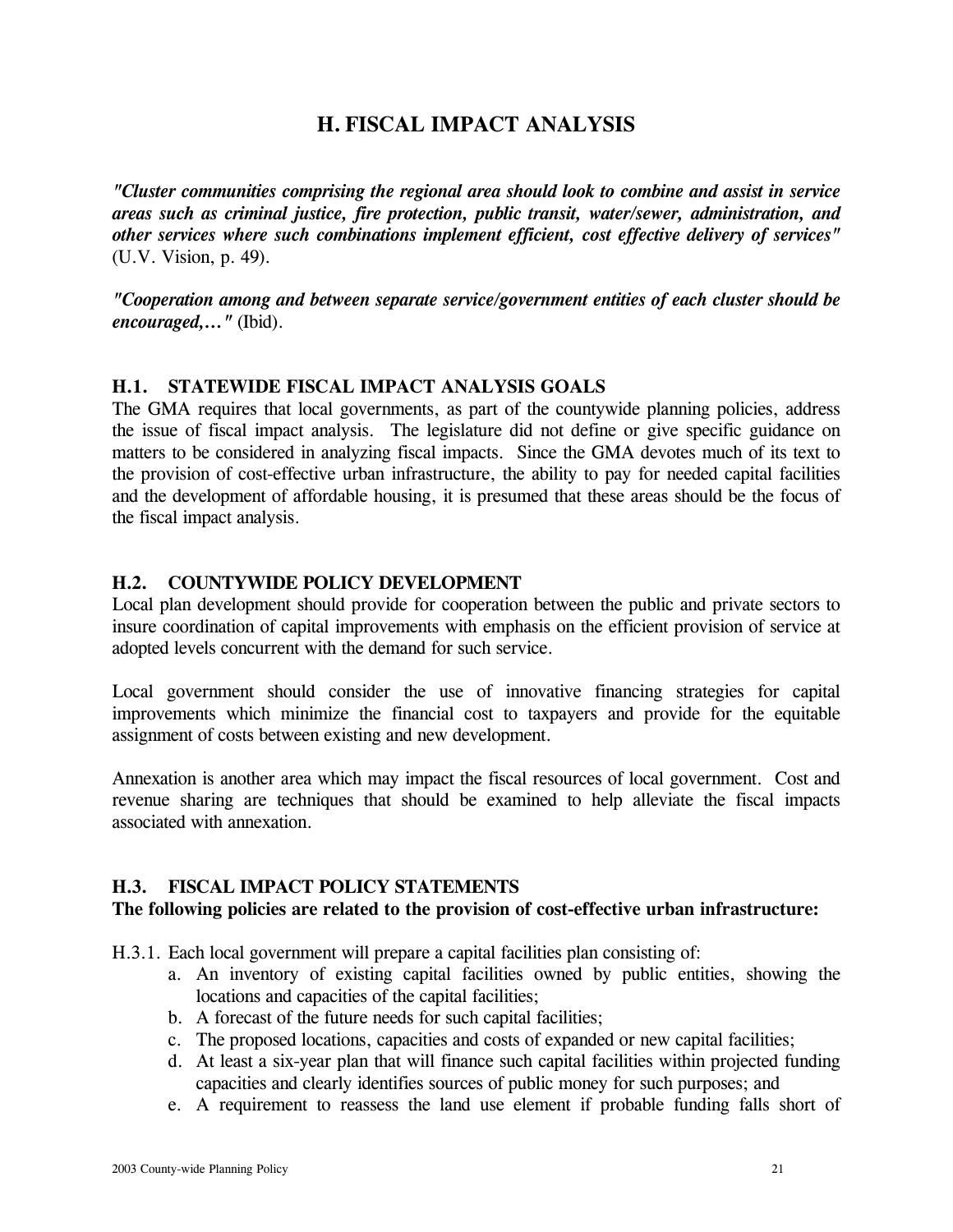meeting existing needs and to ensure that the land use element, the capital facilities plan element and financing plan within the capital facilities plan element are coordinated and consistent.

- H.3.2. As part of the planning process, the County and the cities should coordinate with capital facilities providers and other interested parties to ensure that consideration is given to all capital service requirements and the means of financing capital improvements.
- H.3.3. The County and the cities should consider an impact fee process, as provided for in RCW 82.02.050-090, to insure that new development pays its fair share of the cost of improvements necessitated by growth and contributes to the overall financing of capital improvements.
- H.3.4. To minimize the potential economic impacts of annexation activities on the County and cities, consideration will be given to negotiating agreements for appropriate allocation of financial burdens resulting from the transition of land from county to city jurisdiction.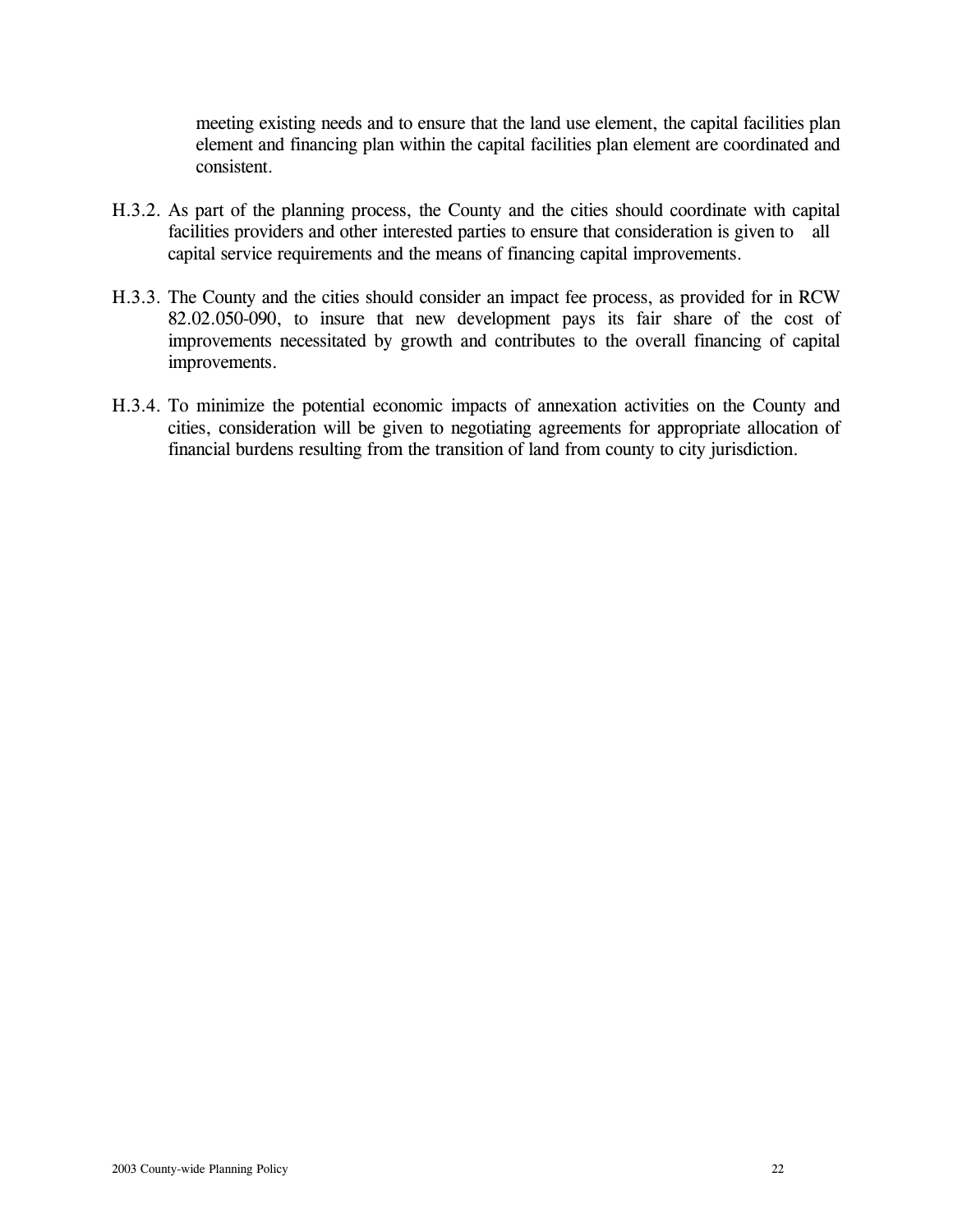#### **I. POLICIES PERTAINING TO COORDINATION WITH SPECIAL PURPOSE DISTRICTS, ADJACENT COUNTIES AND STATE, TRIBAL AND FEDERAL GOVERNMENTS**

Special purpose districts, adjacent counties, state agencies, Yakama Nation and the federal government are distinct entities that have unique authorities, responsibilities, interests and/or treaty rights affecting land use and other activities. Since the impacts of future growth and development in Yakima County will affect all governmental units, all agencies must be well informed and continuously involved in regional and local planning.

#### **The following policies relate to coordination among jurisdictions:**

- I.1. The County and the cities will work with special purpose districts, adjacent counties, state, tribal and federal governments to formalize coordination and involvement in activities of mutual interest.
- I.2. Jurisdictions will be encouraged to coordinate plans among and between governments and agencies to make plans consistent and compatible for lands over which they have authority.
- I.3. Special districts, adjacent counties, state agencies, the tribal government and federal agencies will be invited to participate in comprehensive planning and development activities that may affect them, including the establishment and revision of urban growth areas; allocation of forecasted population; regional transportation, capital facility, housing and utility plans; and policies that may affect natural resources.
- I.4. Each of the governmental entities will be included in the normal public notice and comment procedures of other agencies and kept informed of matters of interest to them.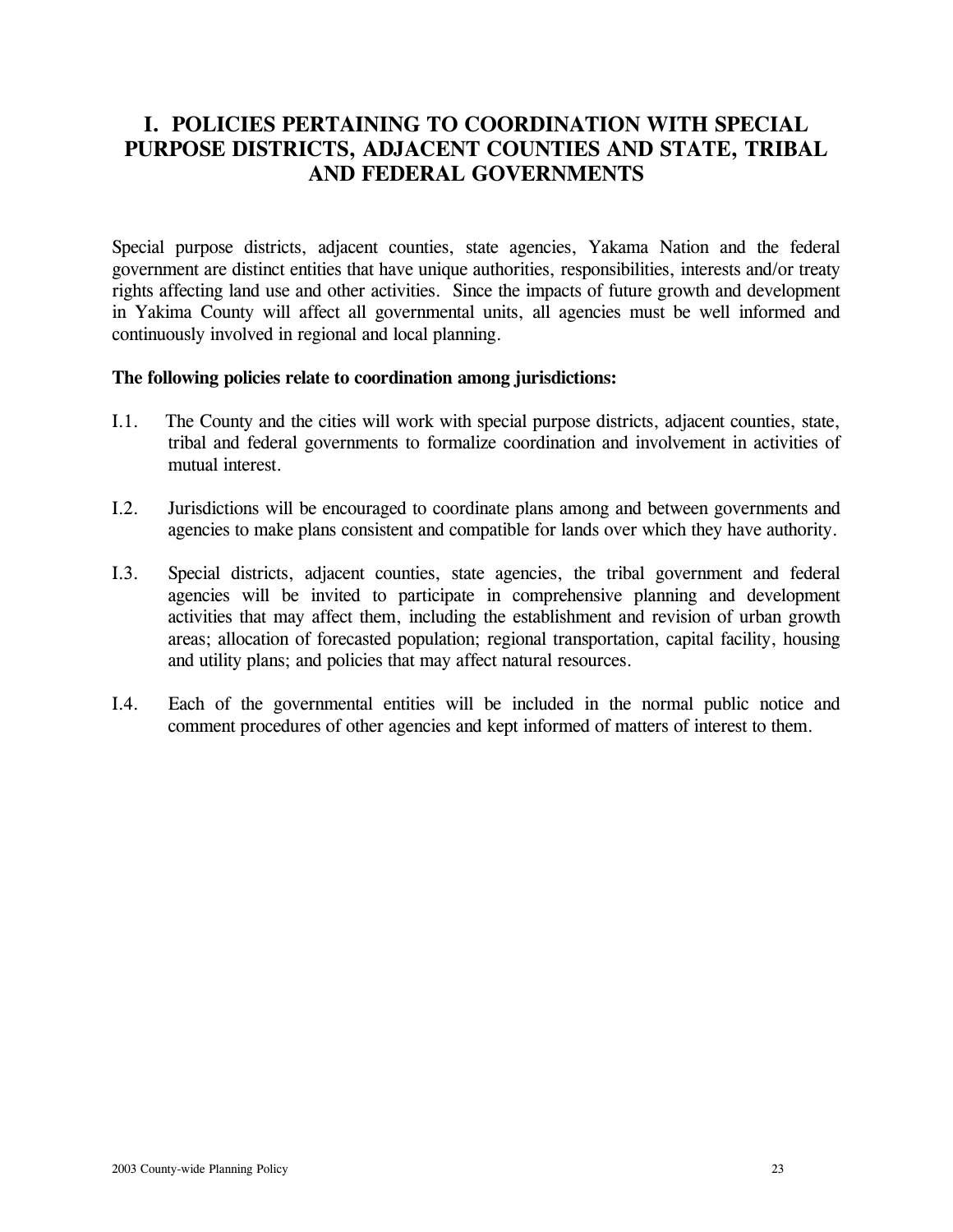## **APPENDIX**

#### **PLANNING GOALS OF THE GROWTH MANAGEMENT ACT (from RCW 36.70A.040)**

The Washington State Legislature adopted the following goals to guide the development of comprehensive plans and development regulations of those counties and cities that are required or choose to plan under the Growth Management Act (Yakima County was one of the original counties required to plan under the Act). The following goals are not listed in order of priority:

- 1. **Urban Growth.** Encourage development in urban areas where adequate public facilities and services exist or can be provided in an efficient manner.
- 2. **Reduce Sprawl.** Reduce the inappropriate conversion of undeveloped land into sprawling, low-density development.
- 3. **Transportation.** Encourage efficient multimodal transportation systems that are based on regional priorities and coordinated with county and city comprehensive plans.
- 4. **Housing.** Encourage the availability of affordable housing to all economic segments of the population of this state, promote a variety of residential densities and housing types, and encourage preservation of existing housing stock.
- 5. **Economic Development.** Encourage economic development throughout the state that is consistent with adopted comprehensive plans, promote economic opportunity for all citizens of this state, especially for unemployed and for disadvantaged persons, and encourage growth in areas experiencing insufficient economic growth, all within the capacities of the state's natural resources, public services, and public facilities.
- 6. **Property Rights.** Private property shall not be taken for public use without just compensation having been made. The property rights of landowners shall be protected from arbitrary and discriminatory actions.
- 7. **Permits.** Applications for both state and local government permits should be processed in a timely and fair manner to ensure predictability.
- 8. **Natural Resource Industries.** Maintain and enhance natural resource-based industries, including productive timber, agricultural, and fisheries industries. Encourage the conservation of productive forest lands and productive agricultural lands, and discourage incompatible uses.
- 9. **Open Space and Recreation.** Encourage the retention of open space and development of recreational opportunities, conserve fish and wildlife habitat, increase access to natural resource lands and water, and develop parks.
- 10. **Environment.** Protect the environment and enhance the state's high quality of life, including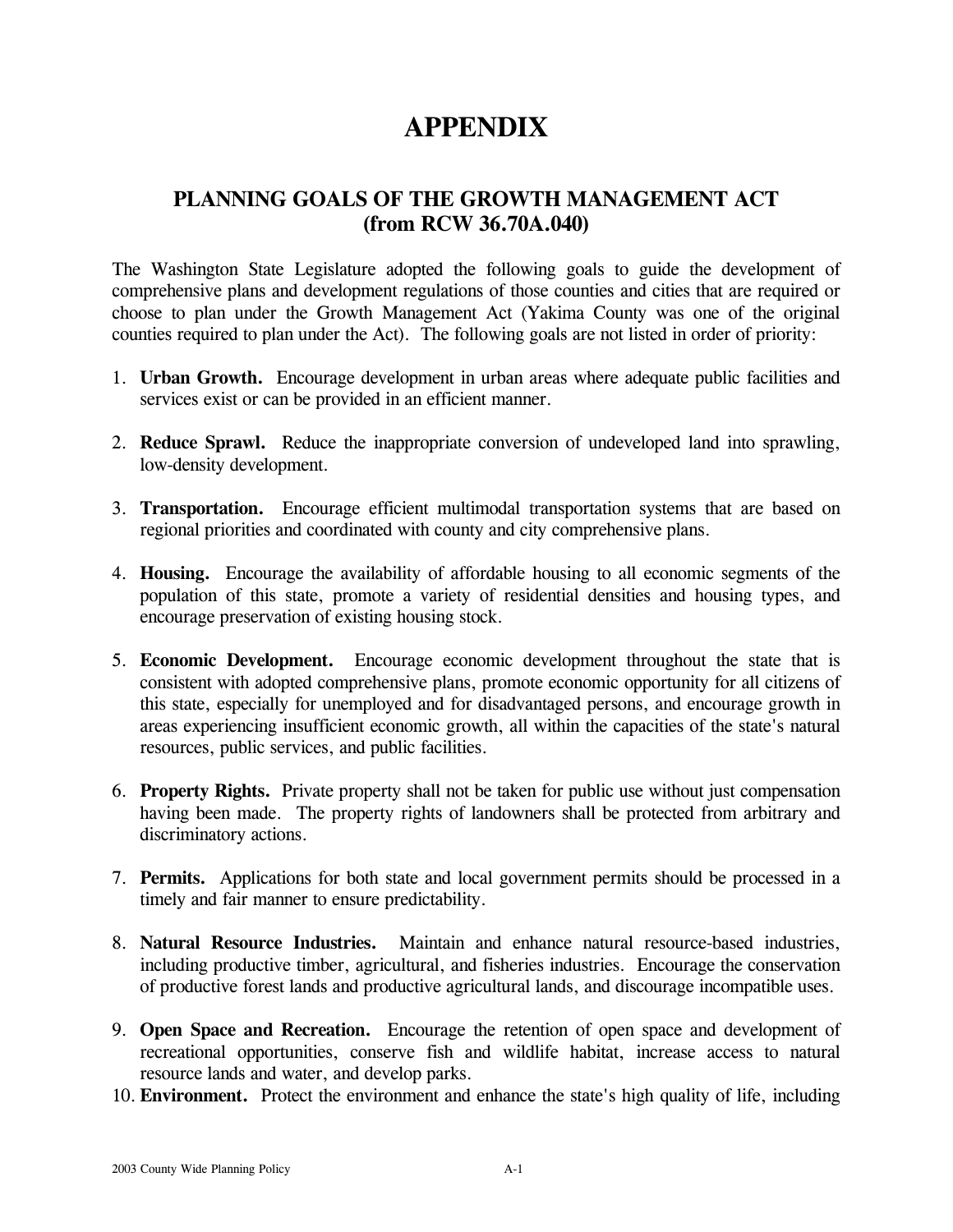air and water quality, and the availability of water.

- 11. **Citizen Participation and Coordination.** Encourage the involvement of citizens in the planning process and ensure coordination between communities and jurisdictions to reconcile conflicts.
- 12. **Public Facilities and Services.** Ensure that those public facilities and services necessary to support development shall be adequate to serve the development at the time the development is available for occupancy and use without decreasing current service levels below locally established minimum standards.
- 13. **Historic Preservation.** Identify and encourage the preservation of lands, sites, and structures, that have historical or archaeological significance.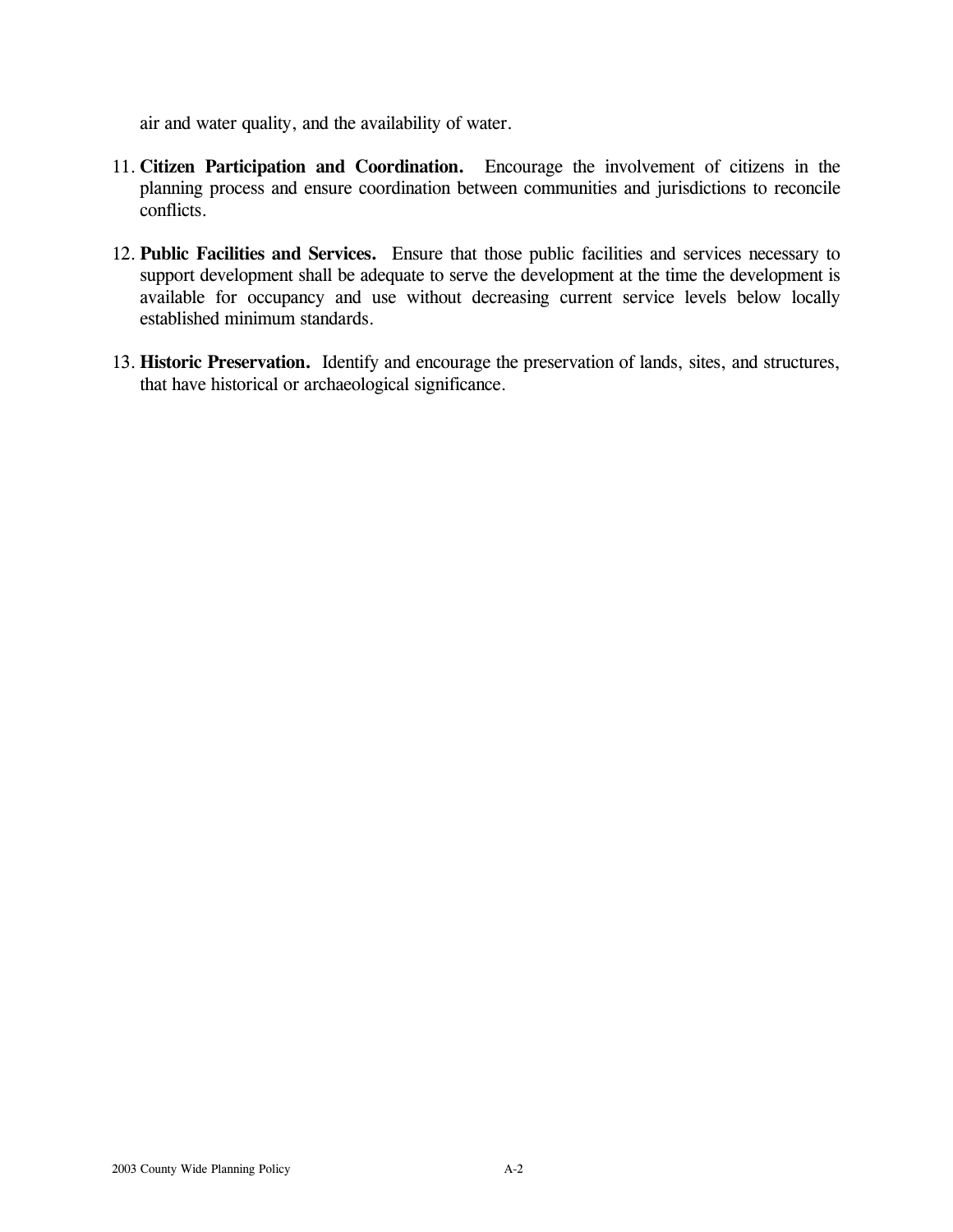#### **GLOSSARY OF TERMS**

Unless otherwise noted, the following terms used in the *County-wide Planning Policy* are defined by the Growth Management Act (RCW 36.70.030) or Washington Administrative Code (WAC 365-195-210). Definitions are restated here for convenience of the reader.

- 1. **"Adequate public facilities"** means facilities which have the capacity to serve development without decreasing levels of service below locally established minimums.
- 2. **"Affordable housing"** is a term which applies to the adequacy of housing stocks to fulfill the housing needs of all economic segments of the population. Affordable housing for middle and lower income persons is targeted to those whose incomes are 120% of median income or less.
- 3. **"Available public facilities"** means that facilities or services are in place or that a financial commitment is in place to provide the facilities or services within a specified time.
- 4. **"Concurrency"** means that adequate public facilities are available when the impacts of development occur. This definition includes the two concepts of "adequate public facilities" and of "available public facilities" as defined above.
- 5. **"Financial commitment"** means that sources of public or private funds or combinations thereof have been identified which will be sufficient to finance public facilities necessary to support development and that there is reasonable assurance that such funds will be timely put to that end.
- 6. **"Interlocal agreements"** are authorized by state law and allow local governments (through written agreements) to cooperate with each other on a basis of mutual advantage to provide services and facilities in a manner that best meets the needs and development of local communities. [Paraphrase of RCW 39.34.010]
- 7. **"Level of Service"** means an established minimum capacity of public facilities or services that must be provided per unit of demand or other appropriate measure of need.
- 8. **"New fully contained community"** is a development proposed for location outside of the existing designated urban growth areas which is characterized by urban densities, uses and services and meets the criteria of RCW 36.70A.350.
- 9. **"Public facilities"** include streets, roads, highways, sidewalks, street and road lighting systems, traffic signals, domestic water systems, storm and sanitary sewer systems, parks and recreational facilities, and schools.
- 10. **"Public services"** include fire protection and suppression, law enforcement, public health, education, recreation, environmental protection, and other governmental services.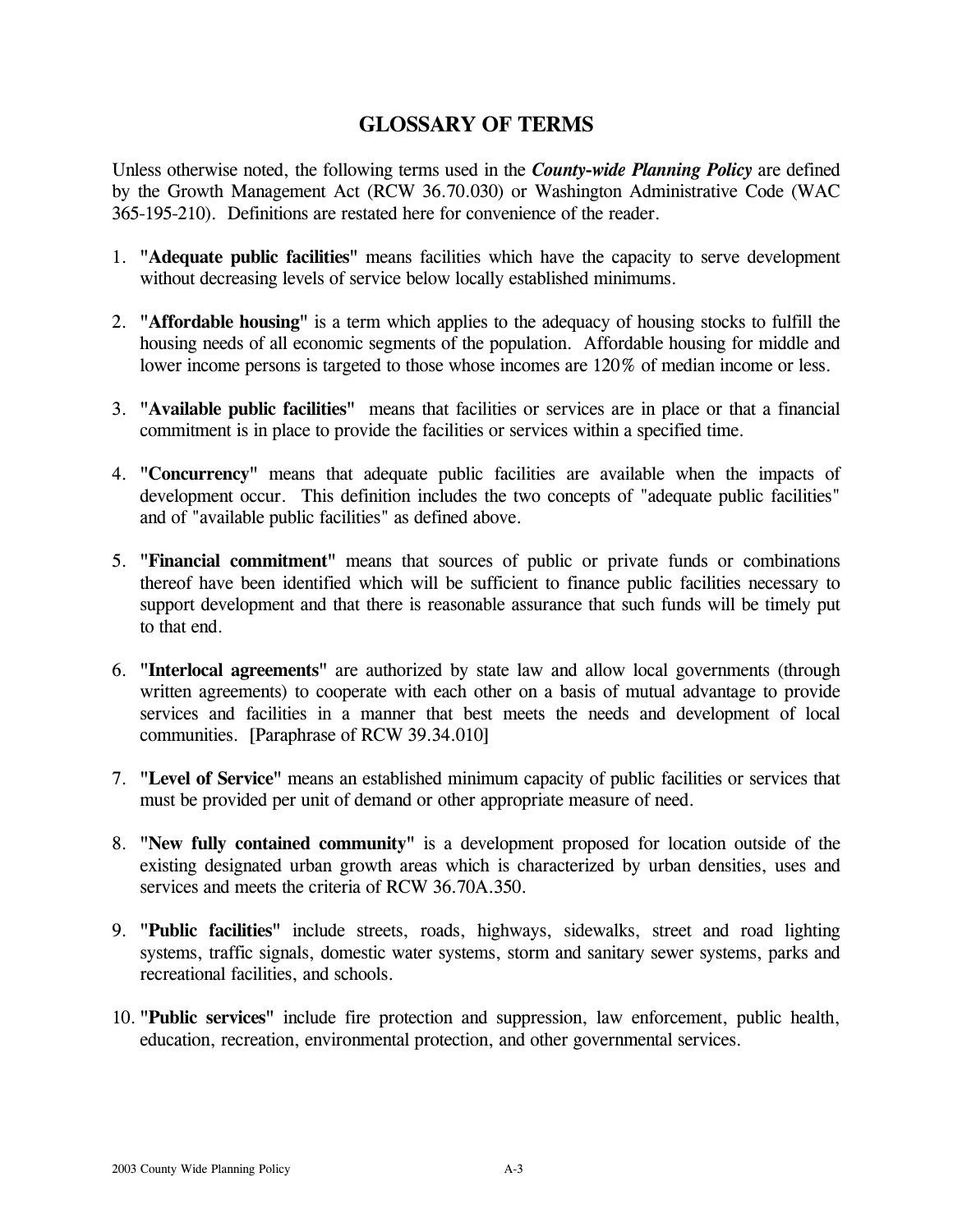- 11. **"Rural lands"** means all lands which are not within an urban growth area and are not designated as natural resource lands having long term commercial significance for production of agricultural products, timber, or the extraction of minerals.
- 12. **"Transportation level of service standards"** mean a measure which describes the operational condition of the travel stream and acceptable adequacy requirements. Such standards may be expressed in terms such as speed and travel time, freedom to maneuver, traffic interruptions, comfort, convenience, geographic accessibility and safety.
- 13. **"Urban growth"** refers to growth that makes intensive use of land for the location of buildings, structures, and impermeable surfaces to such a degree as to be incompatible with the primary use of such land for the production of food, other agricultural products, or fiber, or the extraction of mineral resources. When allowed to spread over wide areas, urban growth typically requires urban governmental services. "Characterized by urban growth" refers to land having urban growth located on it, or to land located in relationship to an area with urban growth on it as to be appropriate for urban growth.
- 14. **"Urban growth area"** means those areas designated by a county pursuant to RCW 36.70A.110.
- 15. **"Urban governmental services"** include those governmental services historically and typically delivered by cities, and include storm and sanitary sewer systems, domestic water systems, street cleaning services, fire and police protection services, public transit services, and other public utilities associated with urban areas and normally not associated with nonurban areas.
- 16. **"Visioning"** means a process of citizen involvement to determine values and ideals for the future of a community and to transform those values and ideals into manageable and feasible community goals.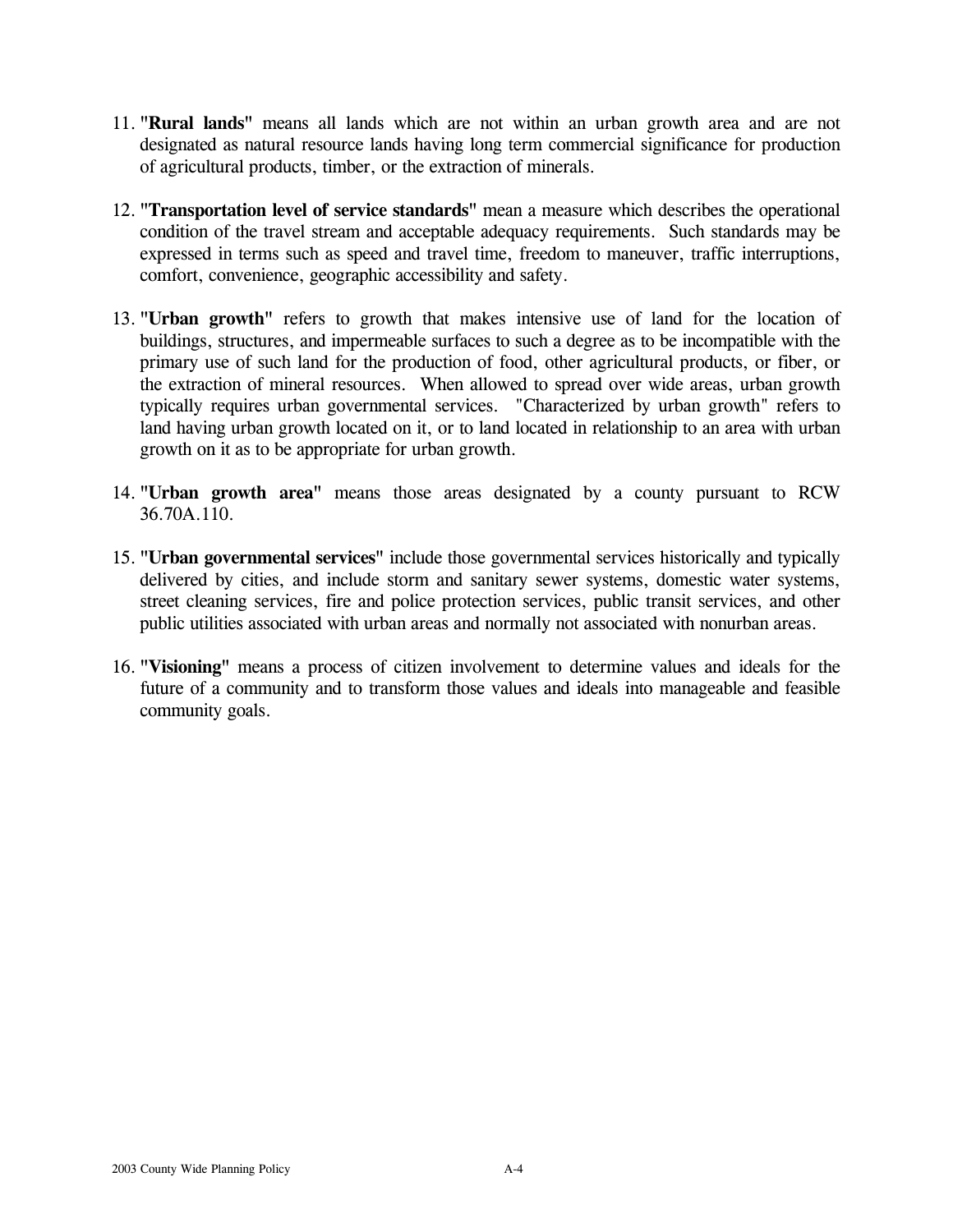#### **COUNTY-WIDE PLANNING POLICY COMMITTEE**

*(Representation as of January 2, 2002)* 

| <b>Jurisdiction</b>                | <b>Elected Designee</b>                          | Alternate(s):                             |  |  |
|------------------------------------|--------------------------------------------------|-------------------------------------------|--|--|
| <b>GRANDVIEW</b>                   | Mike Bren                                        | Jim Sewell                                |  |  |
| <b>GRANGER</b>                     | David Leach                                      | Alice Koerner                             |  |  |
| <b>HARRAH</b>                      | Barbara Harrer                                   | Pat Krueger                               |  |  |
| <b>MABTON</b>                      | David Conradt                                    | Ildia Jackson                             |  |  |
| <b>MOXEE</b>                       | Greg LaBree                                      | <b>Bill Hordan</b>                        |  |  |
| <b>NACHES</b>                      | <b>Charles Ross</b>                              |                                           |  |  |
| <b>SELAH</b>                       | <b>Bob Jones</b>                                 | Dennis Davison                            |  |  |
| <b>SUNNYSIDE</b>                   | Ed Prilucik                                      | Pete Squires                              |  |  |
| <b>TIETON</b>                      | Jenny Korens                                     |                                           |  |  |
| <b>TOPPENISH</b>                   | <b>Bill Rogers</b>                               | Edna Brooks-Pittman, Clara Jimenez        |  |  |
| <b>UNION GAP</b>                   | Lea Driskill                                     | <b>Bill Rathbone</b>                      |  |  |
| <b>WAPATO</b>                      | Don Stellwagen                                   | Dean DeMaintenon                          |  |  |
| YAKAMA NATION                      | (Did not participate in 2003 Update)             |                                           |  |  |
| <b>YAKIMA</b>                      | <b>Mary Place</b>                                | Dan Valoff                                |  |  |
| YAKIMA COUNTY                      | Ron Gamache                                      | Jim Lewis, Jesse Palacios, Dick Anderwald |  |  |
| <b>ZILLAH</b>                      | Gary Fox                                         | Gary Clark                                |  |  |
| Others receiving Agenda materials: |                                                  |                                           |  |  |
| <b>YVCOG</b>                       | Michael Buchanan, Don Skone,                     |                                           |  |  |
| <b>Other County</b>                | Doug Cochran, Lisa Freund, Ken Irwin, Ron Zirkle |                                           |  |  |
| <b>County Planning</b>             | Anne Knapp                                       |                                           |  |  |
| <b>Chamber of Commerce</b>         | Gary Webster                                     |                                           |  |  |
| New Vision YCDA                    | Dave McFadden                                    |                                           |  |  |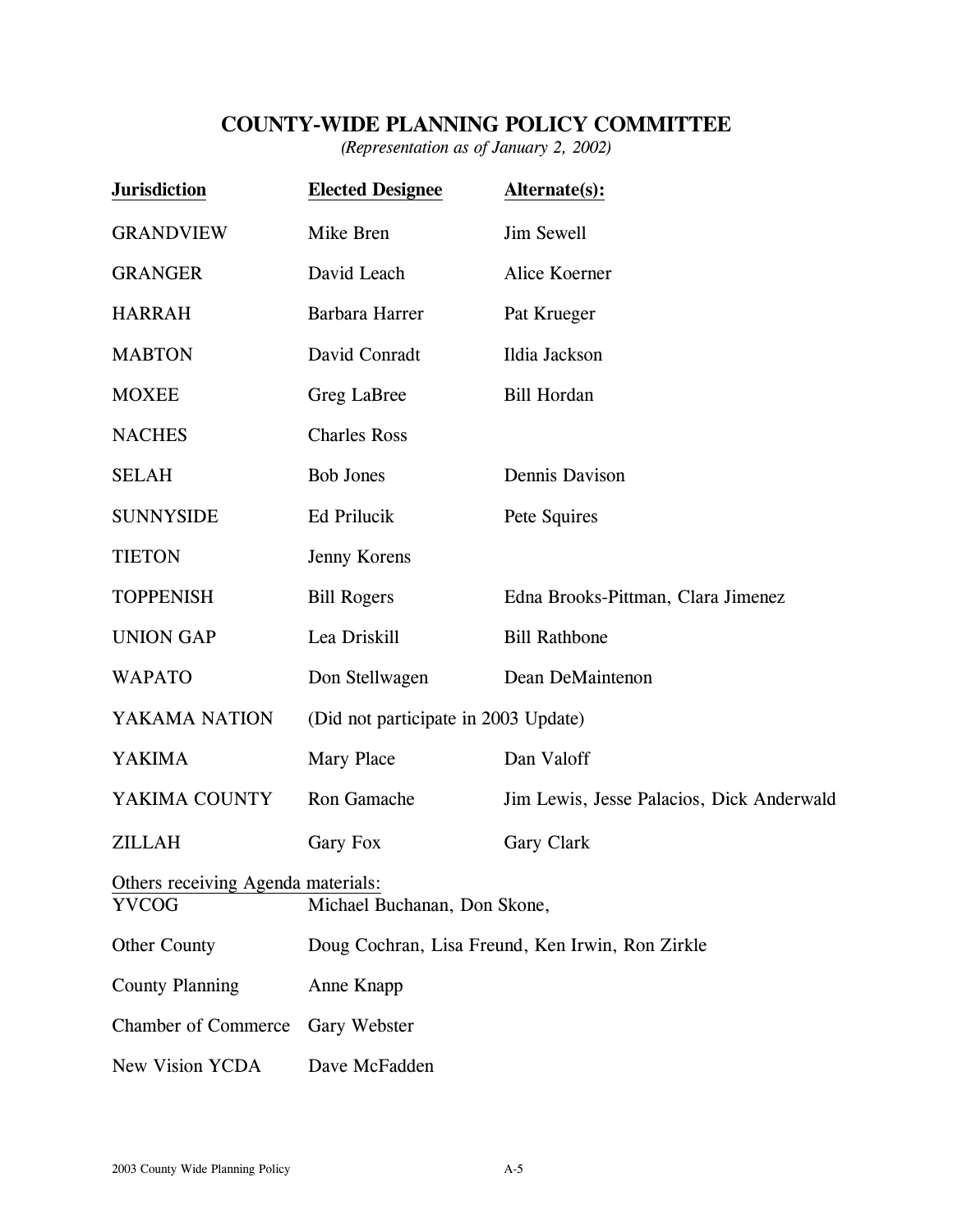#### **BOARD OF YAKIMA COUNTY COMMISSIONERS**

IN THE MATTER OF ADOPTING THE  $\left( \begin{array}{ccc} 1 & 1 \\ 1 & 1 \end{array} \right)$ YAKIMA COUNTY-WIDE PLANNING  $\overline{X}$  RESOLUTION NO. 553-2003 POLICY AS REQUIRED BY THE 1 WASHINGTON STATE GROWTH MANAGEMENT ACT

للمسترجل ومحصصات المتدادين

WHEREAS, the Washington State Growth Management Act requires Yakima County to adopt and update a county-wide planning policy in cooperation with the cities and towns located within the county; and,

WHEREAS, the process and framework for adoption of the county-wide planning policy is contained within an interlocal agreement entitled "Framework Agreement for the Adoption *of the County-wide Planning Policy"* which was previously adopted by the Board of Yakima County Commissioners under Resolution No. 83-1992; and,

WHEREAS, the original 1993 *Yakima County-wide Planning Policy* was approved and adopted by the Board of Yakima County Commissioners under Resolution No. 322-1993 on June 29,1993; and,

WHEREAS, under terms of the interlocal agreement, a County-wide Planning Policy Committee of local elected officials and staff was reconvened and has worked with Yakima County to review and update the *Yakima County-wide Planning Policy,* attached hereto as 'Exhibit A'; and,

WHEREAS the County-wide Planning Policy Committee recommends **to** individual jurisdictions that the policy document should now be approved and recommended for adoption by the Board of Yakima County Commissioners; and,

WHEREAS, the Board has received resolutions recommending adoption of the *Yakima County-wide Planning Policy* from fourteen of fourteen city and town councils; and

WHEREAS, the Board of Yakima County Commissioners held a public hearing on October 7, 2003 to receive public testimony concerning the proposed planning policy and is satisfied that the matter has been fully considered; now, therefore,

BE IT HEREBY RESOLVED by the Board of Yakima County Commissioners that the *Yakima County-wide Planning Policy* is approved and hereby adopted **as** the policy framework to guide revisions to comprehensive plans under the Washington State Growth Management Act.

-.